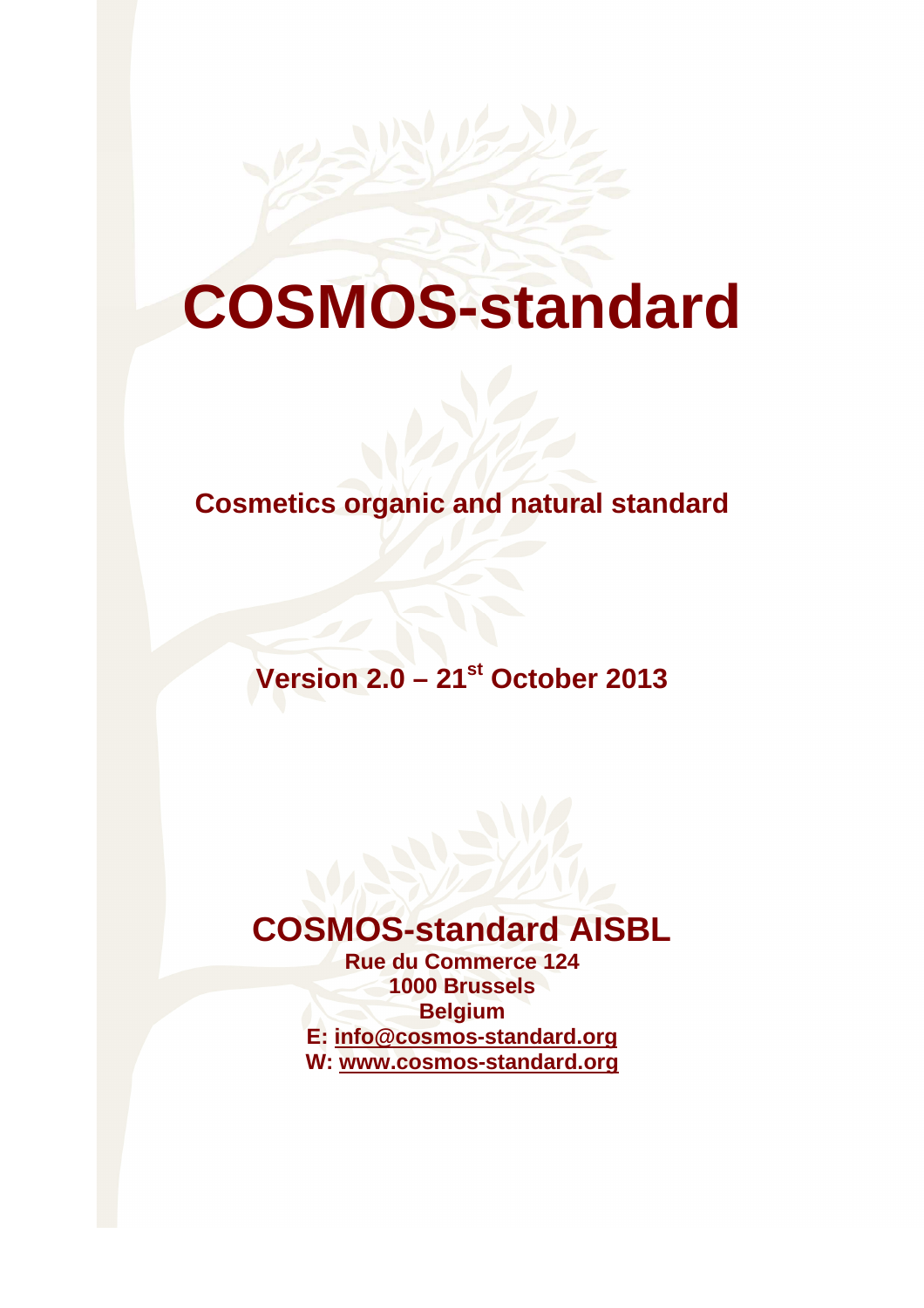# **COSMOS-standard**<br>Version  $2 - 21<sup>st</sup>$  October 2013

### **Table of contents**

| 1.1   |  |
|-------|--|
| 1.2   |  |
|       |  |
| 1.3   |  |
|       |  |
|       |  |
|       |  |
|       |  |
|       |  |
|       |  |
|       |  |
|       |  |
|       |  |
| 5.1   |  |
| 5.1.1 |  |
| 5.1.2 |  |
|       |  |
| 5.1.3 |  |
| 5.2   |  |
|       |  |
|       |  |
| 6.1   |  |
| 6.1.1 |  |
|       |  |
| 6.1.2 |  |
| 6.1.3 |  |
| 6.1.4 |  |
| 6.1.5 |  |
| 6.2   |  |
| 6.2.1 |  |
| 6.2.2 |  |
|       |  |
| 6.2.3 |  |
| 6.2.4 |  |
|       |  |
|       |  |
| 7.1   |  |
| 7.1.1 |  |
|       |  |
| 7.1.2 |  |
| 7.2   |  |
| 7.3   |  |
|       |  |
|       |  |
| 8.1   |  |
|       |  |
| 8.2   |  |
| 8.3   |  |
| 8.4   |  |
|       |  |
|       |  |
| 9.1   |  |
|       |  |
| 9.2   |  |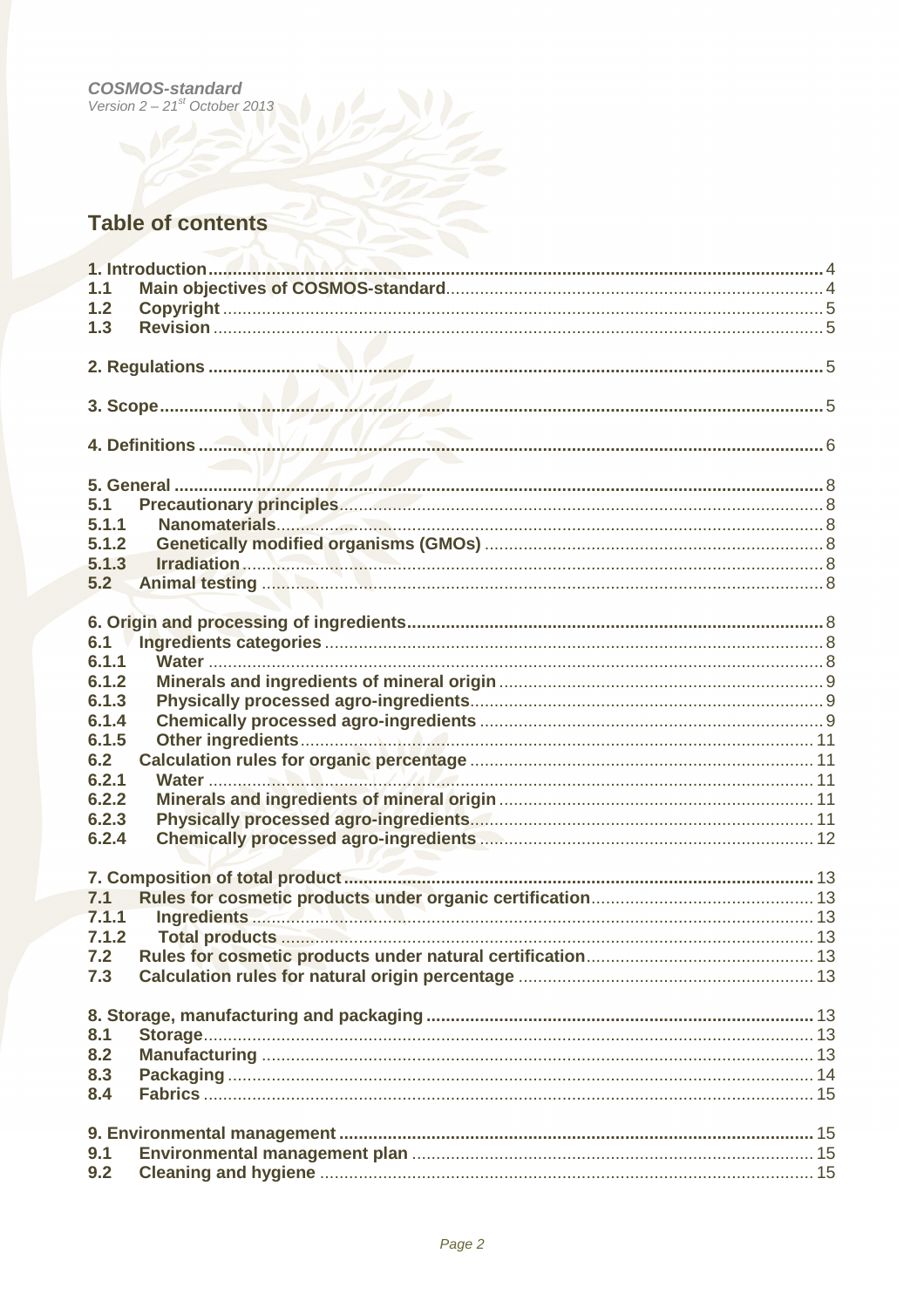| 10.1                                                                                                                                            |  |
|-------------------------------------------------------------------------------------------------------------------------------------------------|--|
| 10.2                                                                                                                                            |  |
| 10.3                                                                                                                                            |  |
| 10.4                                                                                                                                            |  |
| 10.5                                                                                                                                            |  |
| 10.6                                                                                                                                            |  |
| 10.7                                                                                                                                            |  |
|                                                                                                                                                 |  |
|                                                                                                                                                 |  |
| 11.1                                                                                                                                            |  |
| Approval of ingredients Mathematics Mathematics and 18<br>11.2                                                                                  |  |
| 11.3                                                                                                                                            |  |
|                                                                                                                                                 |  |
|                                                                                                                                                 |  |
| Coming into force. 18<br>12.1                                                                                                                   |  |
| 12.2<br>The founders <b>Material Material Constitution</b> 19                                                                                   |  |
| Other certification bodies (2000) and the certification bodies (2000) and the certification bodies (2000) and the certification of $19$<br>12.3 |  |
| 12.4                                                                                                                                            |  |
|                                                                                                                                                 |  |
|                                                                                                                                                 |  |
|                                                                                                                                                 |  |
|                                                                                                                                                 |  |
|                                                                                                                                                 |  |
|                                                                                                                                                 |  |
|                                                                                                                                                 |  |
|                                                                                                                                                 |  |

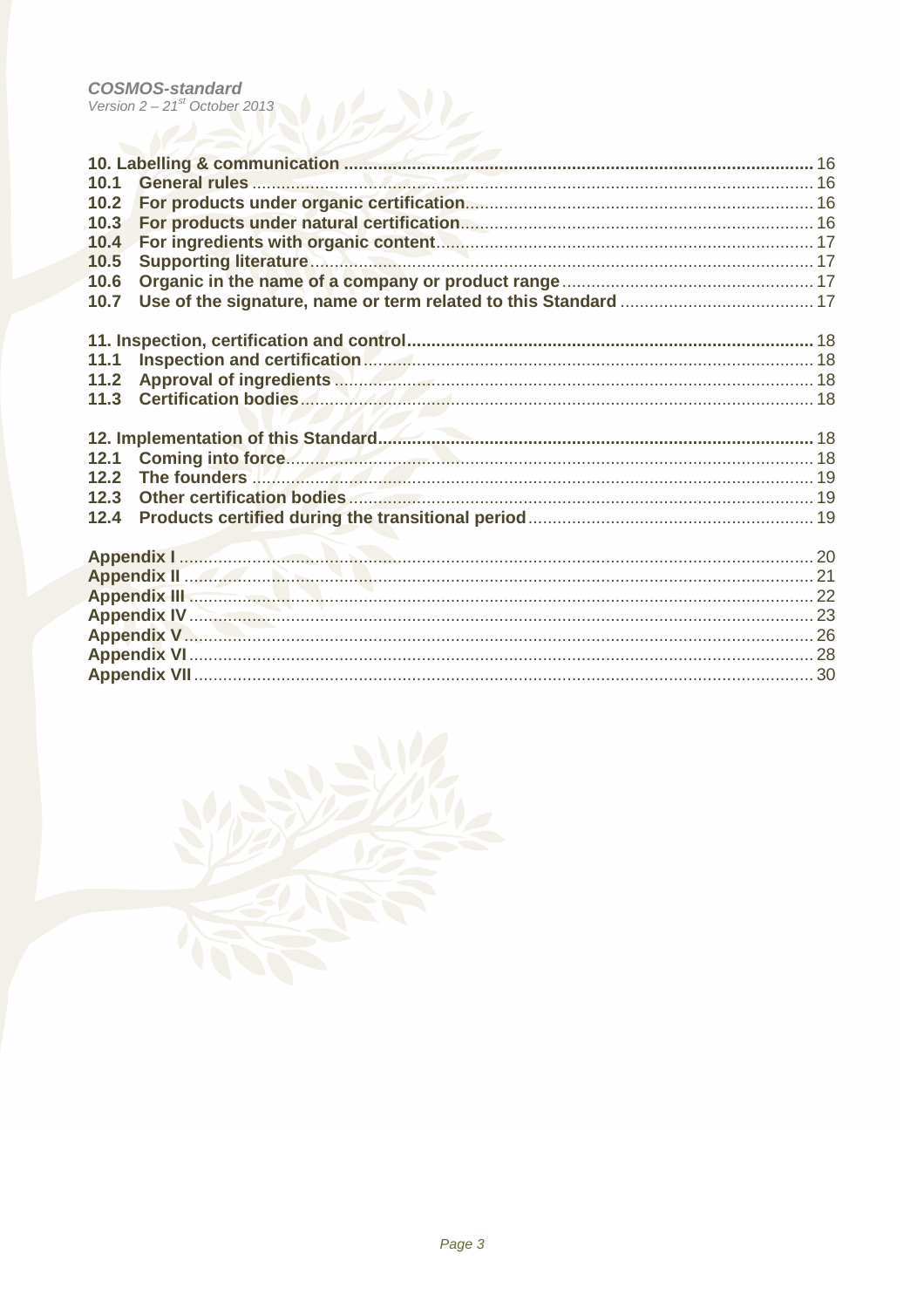#### **1. Introduction**

This Standard has been developed at the European and international level by BDIH (Germany), COSMEBIO & ECOCERT (France), ICEA (Italy) and SOIL ASSOCIATION (UK) who are the founders of the COSMOS-standard AISBL (an international non-profit association registered in Belgium) in order to define common requirements and definitions for organic and/or natural cosmetics.

#### **1.1 Main objectives of COSMOS-standard**

Addressing the excesses and failures of current developments is a key challenge for our society. Establishing a "sustainable development" that would reconcile economic progress, social responsibility and maintain the natural balance of the planet is a project in which the cosmetics sector is willing to be fully involved. The application of the principles of sustainable development in economic activity implies however changing patterns of production and changing consumption practices. Recognising these challenges, the responsibility of its actors, the organic and natural cosmetics sector clearly shows its ambition to go further in sustainable development with the setting at the European and international level of a new standard for organic and natural cosmetics.

To stimulate processes for sustainable production and consumption, the organic and natural cosmetics sector is using some simple rules governed by the principles of prevention and safety at all levels of the chain from production of raw materials to the distribution of finished products.

These rules are:

- promoting the use of products from organic agriculture, and respecting biodiversity
- using natural resources responsibly, and respecting the environment
- using processing and manufacturing that are clean and respectful of human health and the environment
- integrating and developing the concept of "Green Chemistry".

This last point, a new aspect of the COSMOS-standard is key to the success of this ambition considering the specificities and constraints of the formulation of cosmetic products (particularly versus food products).

With this "green philosophy" and this desire to actively contribute to sustainable development, the cosmetics sector is committed to define and implement a standard for organic and natural cosmetics. This Standard takes into account the current technological reality while infusing a dynamism that will lead to innovative developments.

To facilitate the translation of these rules at the level of a Standard, it is necessary to distinguish the five categories of ingredients contained in a cosmetic product (listed below in ascending order of human intervention):

- 1. water vital and basic raw material in product development; its quality is essential;
- 2. mineral ingredients interesting and necessary, but not renewable; they require clear environmental rules in their use, and in further processing;
- 3. physically processed agro-ingredients already benefit from satisfactory European and other recognised standards on organic agriculture;
- 4. chemically processed agro-ingredients certifiable by using agricultural organic raw materials and manufacturing processes that are clean and authorised, all under the umbrella of "Green Chemistry";
- 5. other ingredients this is the category to actively manage the transition from the current situation to the objectives and direction of this Standard.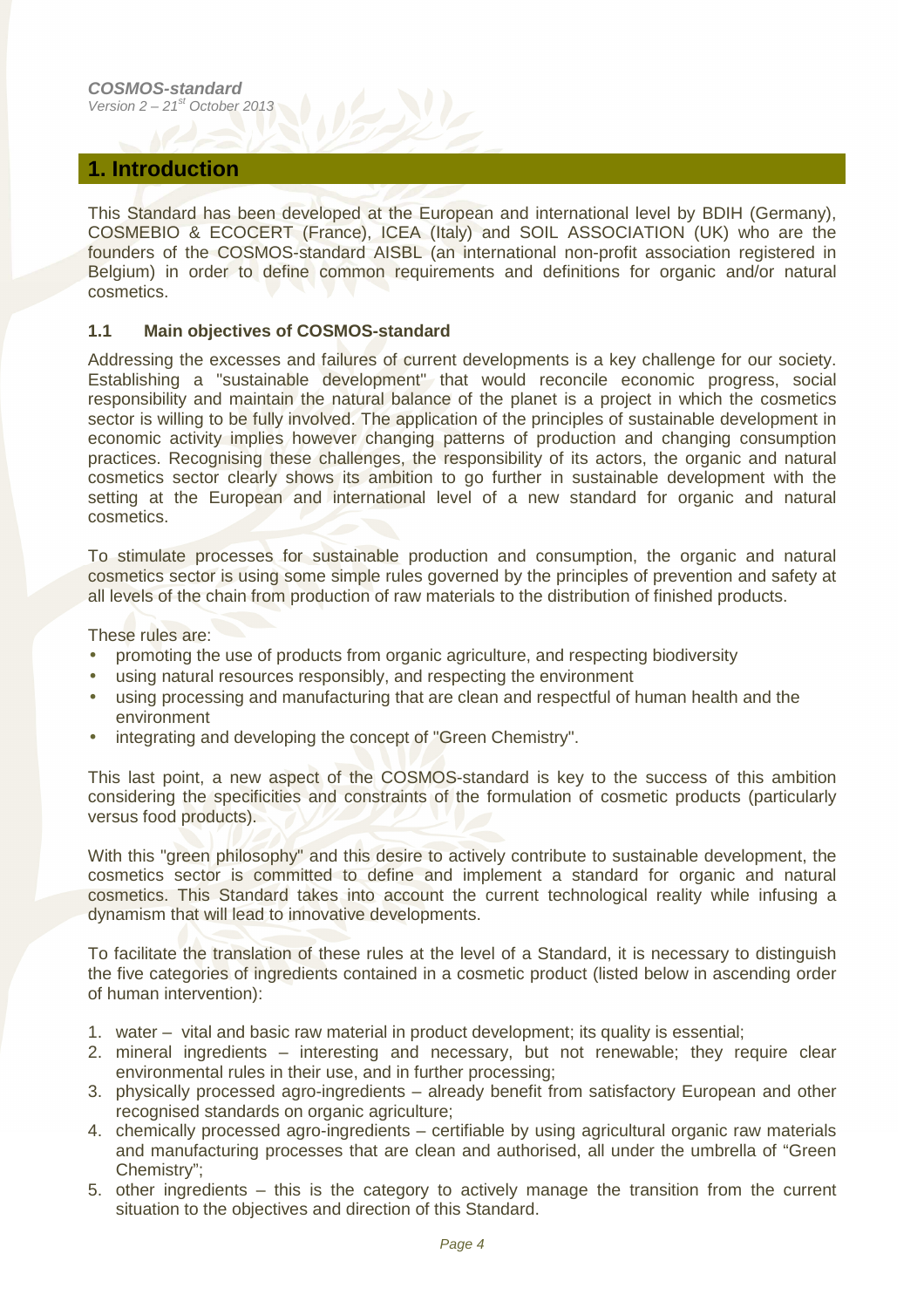This new COSMOS-standard's ultimate objective is to address the major issues essential to the environment and welfare of man on the planet. For practical purposes, it aims to ensure the transition between today's and tomorrow's possibilities of technological advances to promote the development of cosmetics ever more natural and organic. This is necessary for the respect of consumers who must be informed clearly and transparently so that they can themselves be an actor for sustainable development.

#### **1.2 Copyright**

This Standard is the property of the COSMOS-standard AISBL and shall not be copied, reproduced or otherwise used except with its express written permission.

#### **1.3 Revision**

The organic and natural cosmetics sector is still developing and both technology and understanding are advancing. The COSMOS-standard will therefore be subject to periodic review and amendment in line with the objectives above, taking into account availability of ingredients and technology, and after full and open consultation with stakeholders.

#### **2. Regulations**

The users of this Standard are expected to comply with all relevant legislation, including The EU Regulation on cosmetic products (EC No. 1223/2009) as amended, The EU REACH REGULATION (EC No. 1907/2006), Commission Regulation on claims in cosmetic products (EU No. 655/2013), and/or other local or national laws concerning cosmetic products where appropriate.

The regulations of this Standard for natural and organic products are in line with the legal framework of a large number of countries but without prejudice to additional legal provisions that might exist in some other countries.

#### **3. Scope**

The "COSMOS-standard", includes this Standard, the Control Manual, the Labelling Rules and the Technical Guide (which contains additional interpretation and explanation).

This Standard applies to cosmetic products marketed as organic or natural and cosmetic ingredients with organic content. To be certified these products must comply with the defined criteria on:

- Origin and processing of ingredients
- Composition of total product
- Storage, manufacturing and packaging
- **Environmental management**
- Labelling and communication
- **Inspection, certification and control.**

The users of this Standard are manufacturers, handlers and brand owners of organic or natural cosmetic products and ingredients.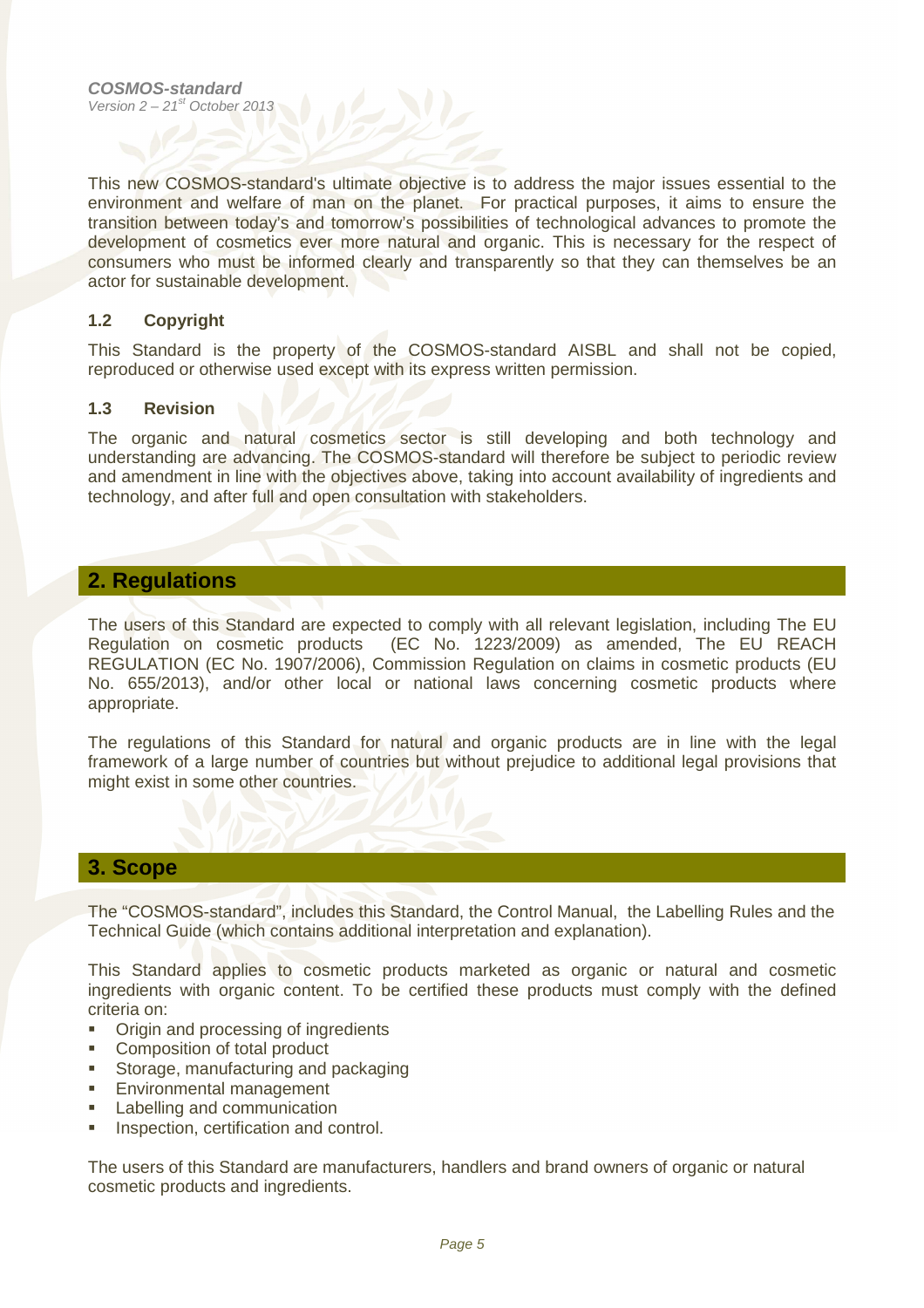#### **4. Definitions**

In the context of this Standard, the definitions below will apply.

« Agro-ingredient » - any plant, animal or microbial product derived from agriculture, aquaculture or wild collection/harvest.

« Catalyst » - a substance used to modify or increase the rate of a reaction without being consumed in the process.

« Chemically processed » - processed or extracted using chemical processes such as those listed in Appendix II (which are allowed) and Appendix III (which are not allowed).

- « Contaminant » a substance that is:
- not naturally present in the material, or
- present in quantities greater than those that exist naturally which could lead to pollution (persistence, residues) and toxicity risks.

Contaminants may be:

- **heavy metals**
- aromatic hydrocarbons
- **pesticides**
- dioxins & PCBs
- **radioactivity**
- GMOs
- **mycotoxins**
- medicinal residues
- $n$ itrates
- nitrosamines.

« Cosmetic ingredient » - (taken from Regulation (EC) No. 1223/2009) - any substance or mixture intentionally used in the cosmetic product during the process of manufacturing. The following shall not be regarded as ingredients:

**impurities in the raw materials used,** 

subsidiary technical materials used in the mixture but not present in the final product.

Note - the water added during the manufacture of the finished product is therefore a separate ingredient.

« Cosmetic product » - (taken from Regulation (EC) No. 1223/2009) - any substance or mixture intended to be placed in contact with the external parts of the human body (epidermis, hair system, nails, lips and external genital organs) or with the teeth and the mucous membranes of the oral cavity with a view exclusively or mainly to cleaning them, perfuming them, changing their appearance, protecting them, keeping them in good condition or correcting body odours.

« Derivative of GMO » - any substance which is produced from or by a GMO where the GMO is the source organism of the substance or is involved directly in the last process that accomplishes an essential conversion of the substance.

« Manufacturer » - (taken from Regulation (EC) No. 1223/2009) - any natural or legal person who manufactures a cosmetic product or has such a product designed or manufactured, and markets that cosmetic product under his name or trademark.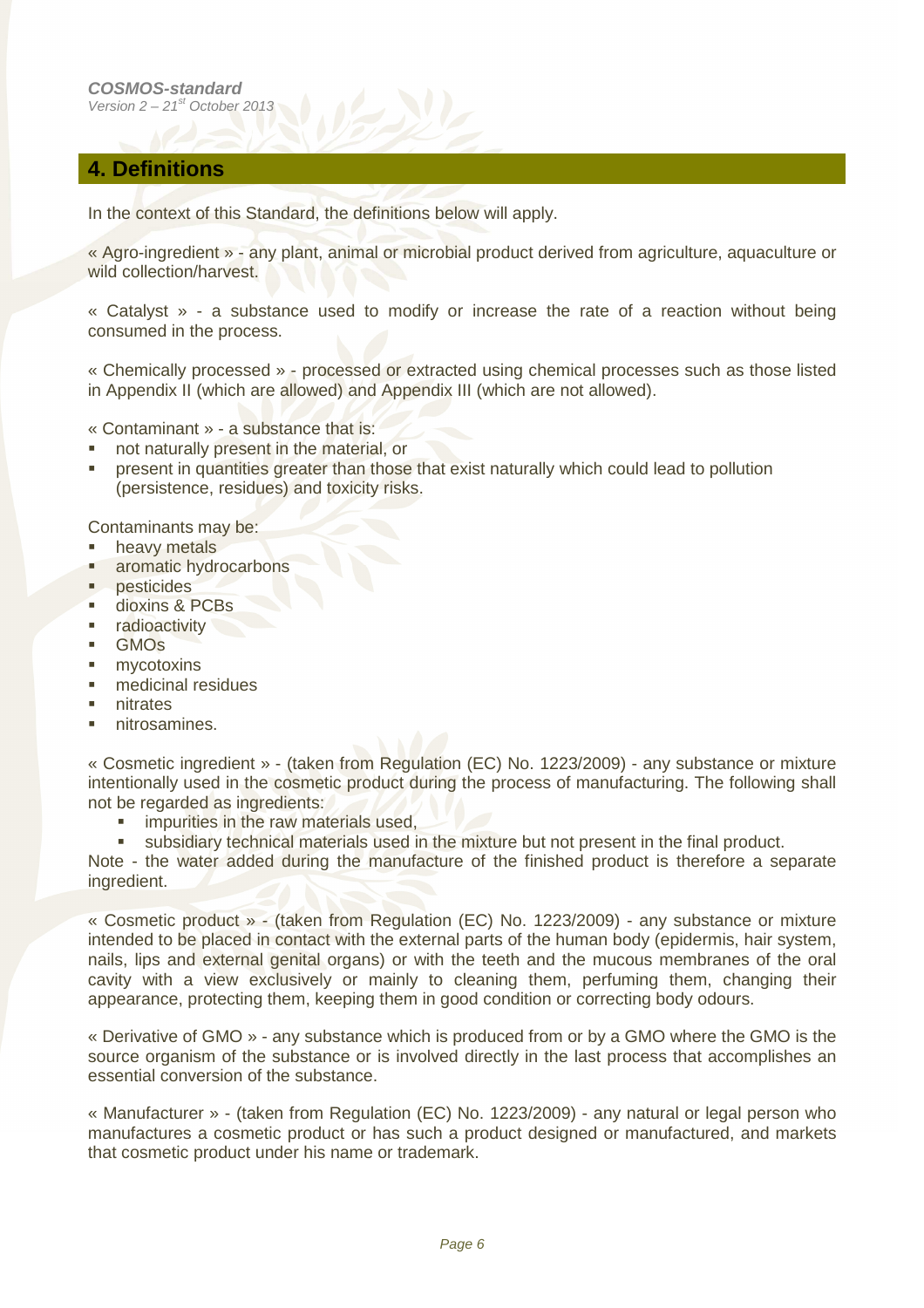« Manufacturing » - group of operations carried out in the factory or the laboratory, for obtaining, preparing, processing and labelling products.

« Mineral » - raw material obtained from naturally occurring substances formed through geological processes, but excluding fossil fuel-derived materials.

« Mixture » - (taken from Regulation (EC) No. 1223/2009) - a mixture or solution composed of two or more substances.

« Moiety » - a specific segment of a molecule.

« Nanomaterial » - (taken from Regulation (EC) No. 1223/2009) - an insoluble or biopersistent and intentionally manufactured material with one or more external dimensions, or an internal structure, on the scale from 1 to 100 nm.

« Natural origin » - the following are of natural origin: water, minerals and ingredients of mineral origin, physically processed agro-ingredients, chemically processed agro-ingredients (and parts thereof) derived wholly from the above. The following are not of natural origin: petrochemical moieties, preservatives and denaturing agents from petrochemical origin.

« Organic » - production system that complies with Regulation No. (EC) 834/2007 or other organic standards using as their reference point the Codex Alimentarius GL 32 and certified in accordance with Regulation No. (EC) 834/2007 or an equivalent national or international standard or this Standard by a duly constituted certification body or authority. When referring to organic in this Standard other terms that mean the same in other languages are also included and are subject to the same limitations.

« Organic content » - that part of an ingredient (or product) coming from an organic production system where the ingredient is certified in accordance with Regulation No. (EC) 834/2007 or an equivalent national or international standard or this Standard by a duly constituted certification body or authority.

« Physically processed » - processed or extracted using physical processes such as those listed in Appendix I (which are allowed).

« Primary raw material » - any product of plant, animal, or microbial origin, as well as minerals, which is used as raw material in the manufacture of cosmetic ingredients.

« Rinse-off product » - (taken from Regulation (EC) No. 1223/2009 - a cosmetic product which is intended to be removed after application on the skin, the hair or the mucous membranes.

« Substance » - (taken from Regulation (EC) No. 1223/2009) - a chemical element and its compounds in the natural state or obtained by any manufacturing process, including any additive necessary to preserve its stability and any impurity deriving from the process used but excluding any solvent which may be separated without affecting the stability of the substance or changing its composition.

« Total product » - the total finished cosmetic product including all ingredients (water, mineral ingredients, physically processed agro-ingredients, chemically processed agro-ingredients and other ingredients).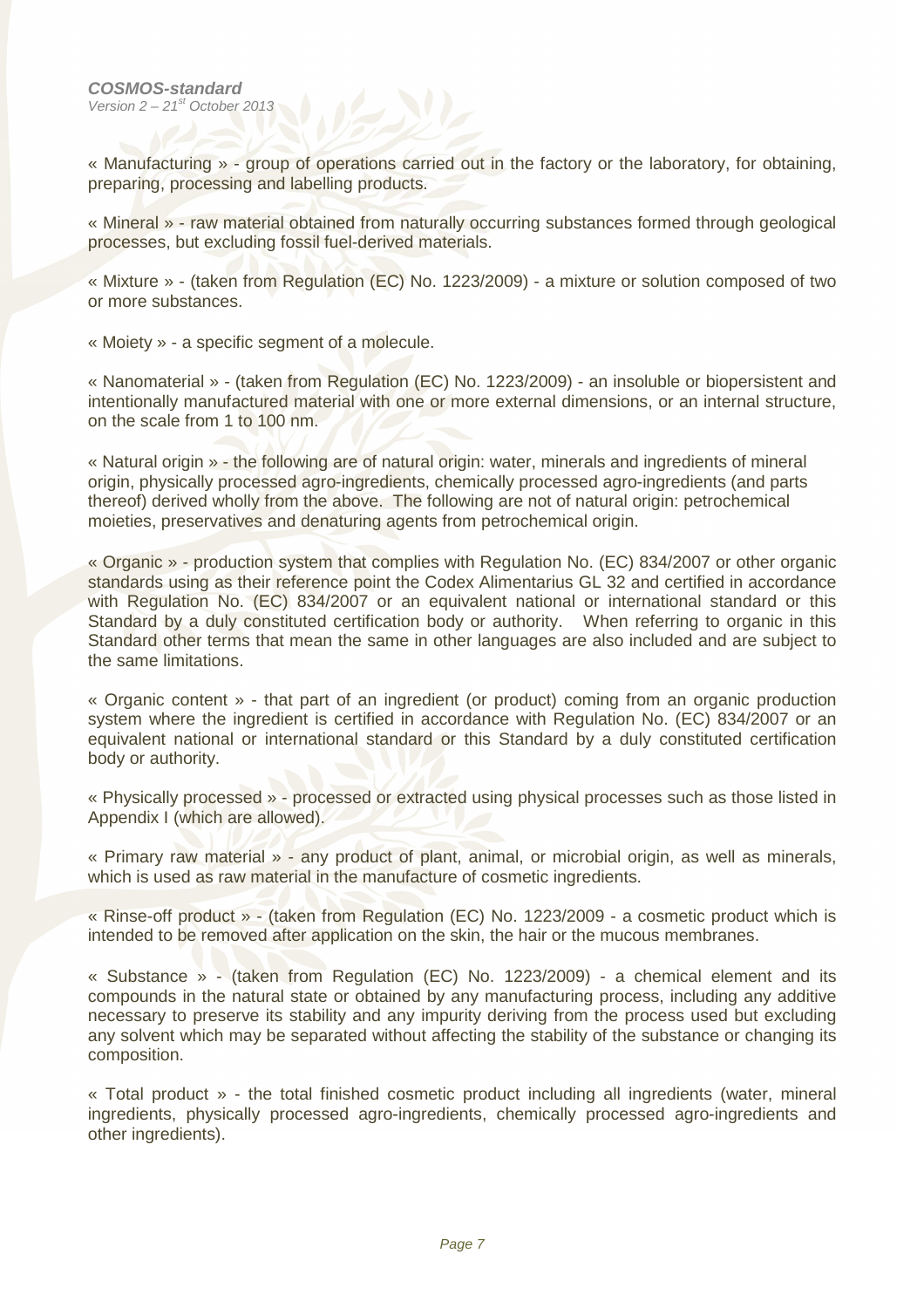#### **5. General**

#### **5.1 Precautionary principle**

When there is scientific evidence that an ingredient, technology or process could pose a health or environmental risk, then the precautionary principle will be applied and it will not be allowed. For this reason, the following are not allowed:

#### **5.1.1 Nanomaterials**

Nanomaterials are forbidden. It is recognised that there may need to be exceptions and applications for exceptions supported by technical dossiers will be considered.

#### **5.1.2 Genetically modified organisms (GMOs)**

Primary raw materials or ingredients that are GMOs or derivatives of GMOs are forbidden. Contamination of primary raw materials or ingredients with genetically modified material must not be above 0.9% for that primary raw material or ingredient, and may only be above the reliable detection limit of 0.1% if adventitious or technically unavoidable.

#### **5.1.3 Irradiation**

Gamma and X-ray irradiation are forbidden.

#### **5.2 Animal testing**

Cosmetic products must not be tested on animals. Cosmetic ingredients must not be tested on animals except where required by law.

#### **6. Origin and processing of ingredients**

In this Standard, the ingredients of a cosmetic product are classified in five categories:

- **Water**
- Minerals and ingredients of mineral origin
- Physically processed agro-ingredients
- Chemically processed agro-ingredients
- Other ingredients.

Each ingredient category is subject to requirements.

The same classification will apply for the origin and composition of a single cosmetic ingredient or a mixture of cosmetic ingredients. Manufacturers of ingredients must provide the corresponding percentages in the technical documentation.

Only physically processed agro-ingredients and chemically processed agro-ingredients can be certified organic. To be considered as organic or with organic content, they must be certified. Detailed requirements and calculation rules for organic percentage of ingredients are given below.

#### **6.1 Ingredients categories**

#### **6.1.1 Water**

The water used must comply with hygienic standards (CFU less than 100/ml) and may be:

- potable water
- **spring water**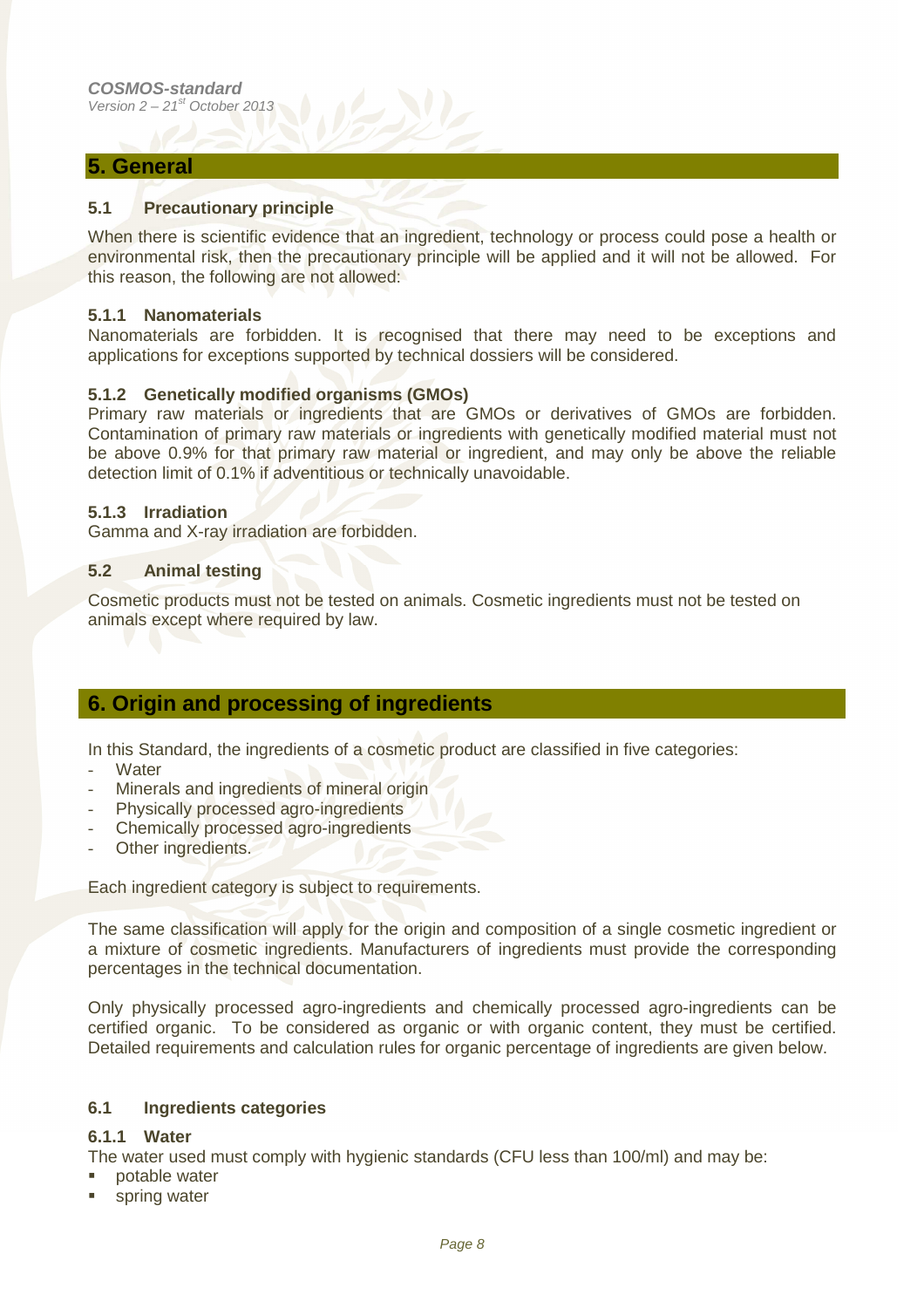- **water obtained by osmosis**
- **distilled water**
- sea water

Water may be treated with the physical processes allowed in Appendix I.

#### **6.1.2 Minerals and ingredients of mineral origin**

Minerals may be used as long as they are obtained without intentional chemical modification and preferably from environmentally sound extraction processes.

Ingredients of mineral origin may be used only if they are listed in Appendix IV and they must comply with relevant legislation.

Minerals and ingredients of mineral origin may be treated with the physical processes listed in Appendix I.

#### **6.1.3 Physically processed agro-ingredients**

Included is any physically processed product of plant, animal, or microbial origin that complies with the conditions below:

- Only primary raw materials of plant, animal or microbial origin that have been extracted using the physical processes listed in Appendix I are allowed.
- Only primary raw materials that respect the requirements of the Convention of International Trade in Endangered Species of Wild Fauna and Flora (CITES) are allowed.

It is forbidden to use:

- plants or plant materials that have been genetically modified
- primary raw materials extracted from living or slaughtered animals.

It is allowed to use ingredients of animal origin as long as:

- they are produced by animals but are not a part of the animal, and
- **they have been obtained using only the processes listed in Appendix I**
- they do not entail the death of the animal concerned.

#### **6.1.4 Chemically processed agro-ingredients**

Included is any chemically processed product of plant, animal, or microbial origin that complies with the conditions below.

Only primary raw materials that respect the requirements of the Convention of International Trade in Endangered Species of Wild Fauna and Flora (CITES) are allowed to be used.

It is forbidden to use:

- plants or plant materials that have been genetically modified
- primary raw materials extracted from living or slaughtered animals.

It is allowed to use ingredients of animal origin as long as:

- they are produced by animals but are not a part of the animal, and
- **they have been obtained using only the processes in listed Appendix I**
- they do not entail the death of the animal concerned.

Chemically processed agro-ingredients may contain mineral moieties.

Note – alcohol and other by-products of fermentation are chemically processed agro-ingredients.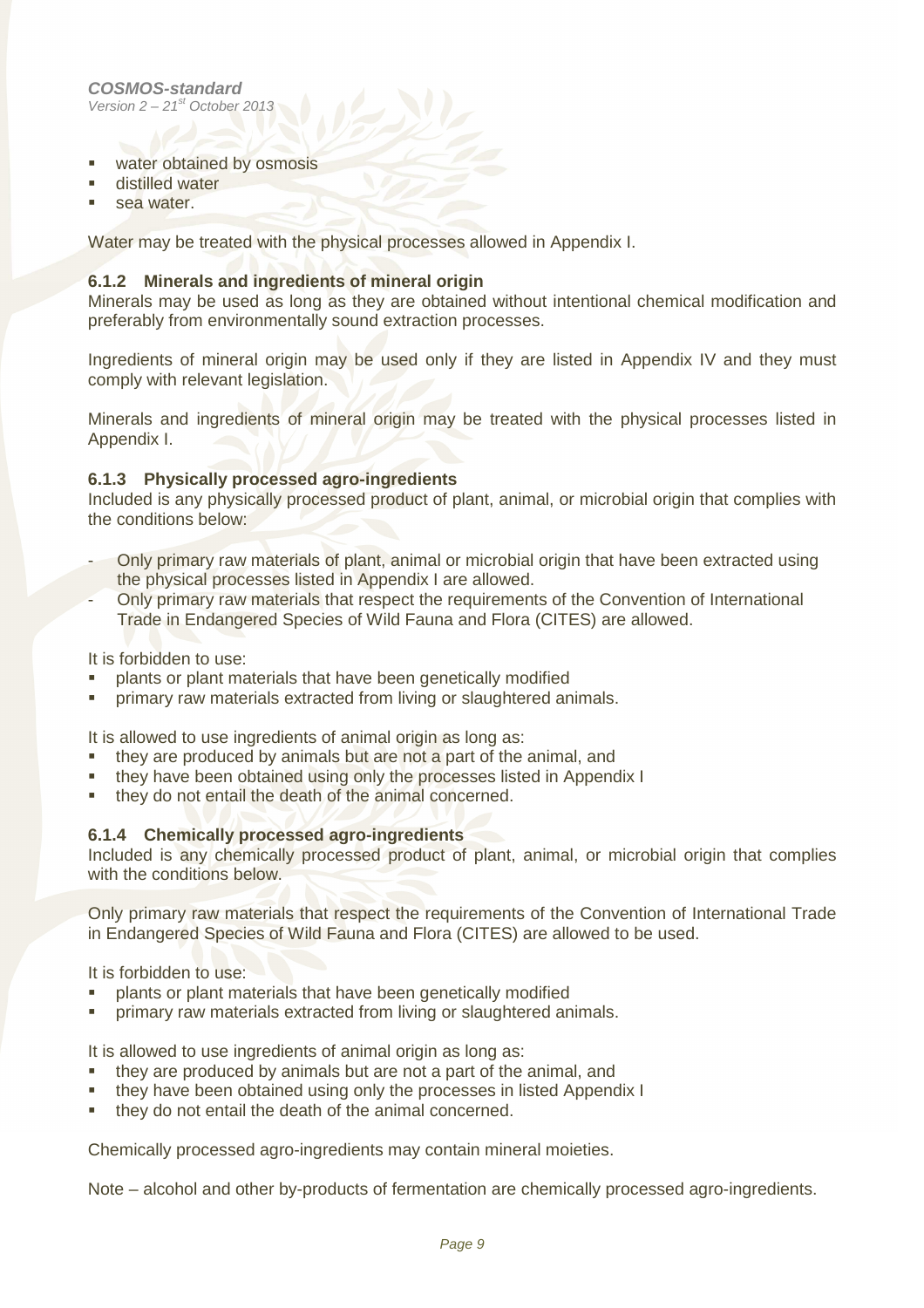The following requirements apply to manufacturers of chemically processed agro-ingredients who should follow the principles of green chemistry for all the sequence of reactions that are needed to make each ingredient (Environmental Protection Agency Green Chemistry Programme, USA, 1998; www.epa.gov/greenchemistry).

The manufacturer of chemically processed agro-ingredients:

- must only use the chemical processes listed in Appendix II (an indicative list of those not allowed is in Appendix III) and must use renewable resources
- may use ingredients derived from culture or fermentation and other non-GMO biotechnology, the cultures must use only feedstock from natural vegetable or microbial raw materials without using genetically modified organisms or their derivatives
- **nust comply with the following quantitative requirements for their chemically processed agro**ingredients:

| Principle               | <b>Requirement</b>                                                                                                                                                                                                                                                                                                                                                                                                                                                                                                                                                                                   |
|-------------------------|------------------------------------------------------------------------------------------------------------------------------------------------------------------------------------------------------------------------------------------------------------------------------------------------------------------------------------------------------------------------------------------------------------------------------------------------------------------------------------------------------------------------------------------------------------------------------------------------------|
| Atom economy            | Reaction mass efficiency (of last reaction step): $\geq 50\%$<br>Reaction mass efficiency $=$ (weight of desired<br>product(s) / weight of all reactants) x 100<br>The principle of Atom economy is not applicable to<br>processes of fermentation or to perfume ingredients.                                                                                                                                                                                                                                                                                                                        |
| Non-persistent products | 1) Minimum requirement for aquatic toxicity:<br>LC50, EC50, $ C50  > 1$ mg/l<br>2) Relation of biodegradability to aquatic toxicity:<br>- Aquatic Toxicity: EC50 > 10 mg/l (daphnia)<br>- Biodegradability: > 70 % (or 60 % if CO2<br>produced is measured) (OECD 301)<br>Ωľ<br>- Aquatic Toxicity: $EC50 = 1-10$ mg/l (daphnia)<br>- Biodegradability: $> 95\%$ (OECD 302); $> 70\%$ (or<br>60 % if CO2 produced is measured) (OECD 301)<br>3) Substances, known to be bio-accumulative and not<br>biodegradable (do not pass OECD 301; =><br><b>TEGEWA</b> classification $III = high$ waste water |
|                         | impact) are prohibited.<br>In case of no data, the read across procedure in the<br>Technical Guide must be followed.                                                                                                                                                                                                                                                                                                                                                                                                                                                                                 |

With the current state of development of green chemistry, it is not yet possible to specify limits or requirements for all principles. For the following principles, manufacturers of chemically processed agro-ingredients must supply information about how the principle is applied or measured:

| Principle                                                     | Requirement                         |
|---------------------------------------------------------------|-------------------------------------|
| Energy economy                                                | Information point                   |
| (low energy use)                                              | (can be for the factory as a whole) |
|                                                               |                                     |
| Absence of temporary modification<br>(intermediary reactions) | Information point                   |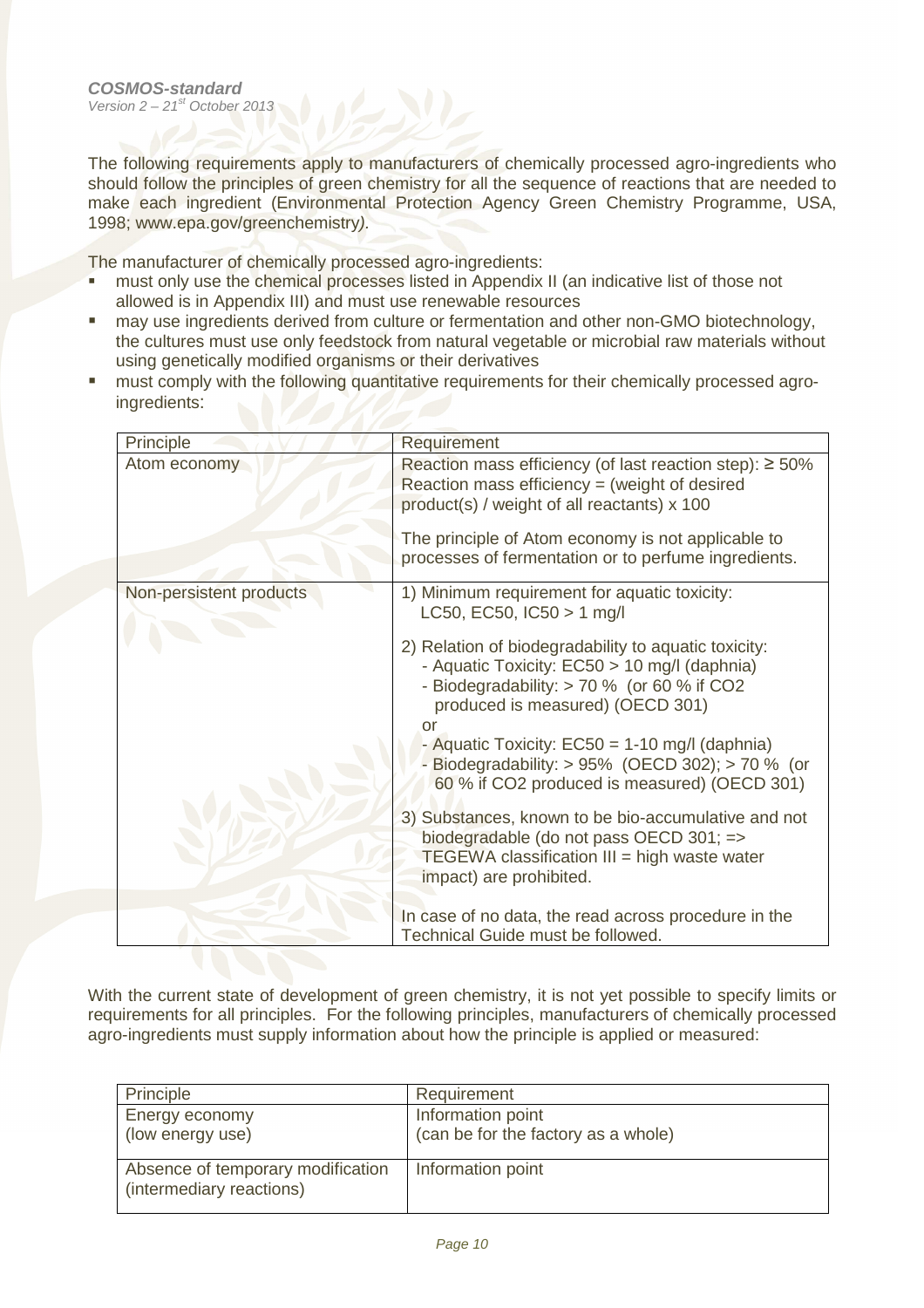| Method of analysis<br>(e.g. real time analysis) | Information point                                        |
|-------------------------------------------------|----------------------------------------------------------|
| Lower waste production                          | Information point<br>(can be for the factory as a whole) |
| Limitation of accident risk                     | Information point                                        |

However, green chemistry is still in development. As the principles and practice of green chemistry evolve, these will be further elaborated and incorporated into this Standard.

#### **6.1.5 Other ingredients**

Certain other ingredients are allowed as long as there are no effective natural alternatives available to ensure the safety of consumers or efficacy of the product. Only those listed in Appendix V are allowed.

#### **6.2 Calculation rules for organic percentage**

The calculation rules below must be used to determine the proportion of organic content for each cosmetic ingredient.

Physically processed agro-ingredients or chemically processed agro-ingredients not falling within the scope of the previously mentioned recognised organic production systems, must be certified according to this Standard for a manufacturer to claim they have organic content that complies with this Standard. For these ingredients to be certified there is no minimum percentage of organic content.

For all ingredients, the actual organic percentage, calculated according to this Standard, must be provided on the technical documentation.

#### **6.2.1 Water**

Water cannot be calculated as organic. This includes water that is:

- added directly, or
- added indirectly as mixtures with or components of other ingredients, for example minerals, physically or chemically processed agro-ingredients.

The liquid (juice) content of fresh plants is not considered as water. Please refer to 6.2.3 for extracts and reconstitution of dried or concentrated ingredients.

#### **6.2.2 Minerals and ingredients of mineral origin**

Minerals and ingredients of mineral origin cannot be calculated as organic.

#### **6.2.3 Physically processed agro-ingredients**

- a) For physically processed agro-ingredients, using only organic primary raw materials or only organic primary raw materials and organic solvents, the organic percentage is 100%.
- b) For water-based extracts, the organic percentage is calculated as follows:

First step: Ratio = [organic fresh plant / (extract - solvents)] If the ratio is greater than 1, then it is counted as 1.

Second step:

% organic =  $\{$ fratio x (extract - solvents) / extract $]$  + [organic solvents / extract $]$  x 100.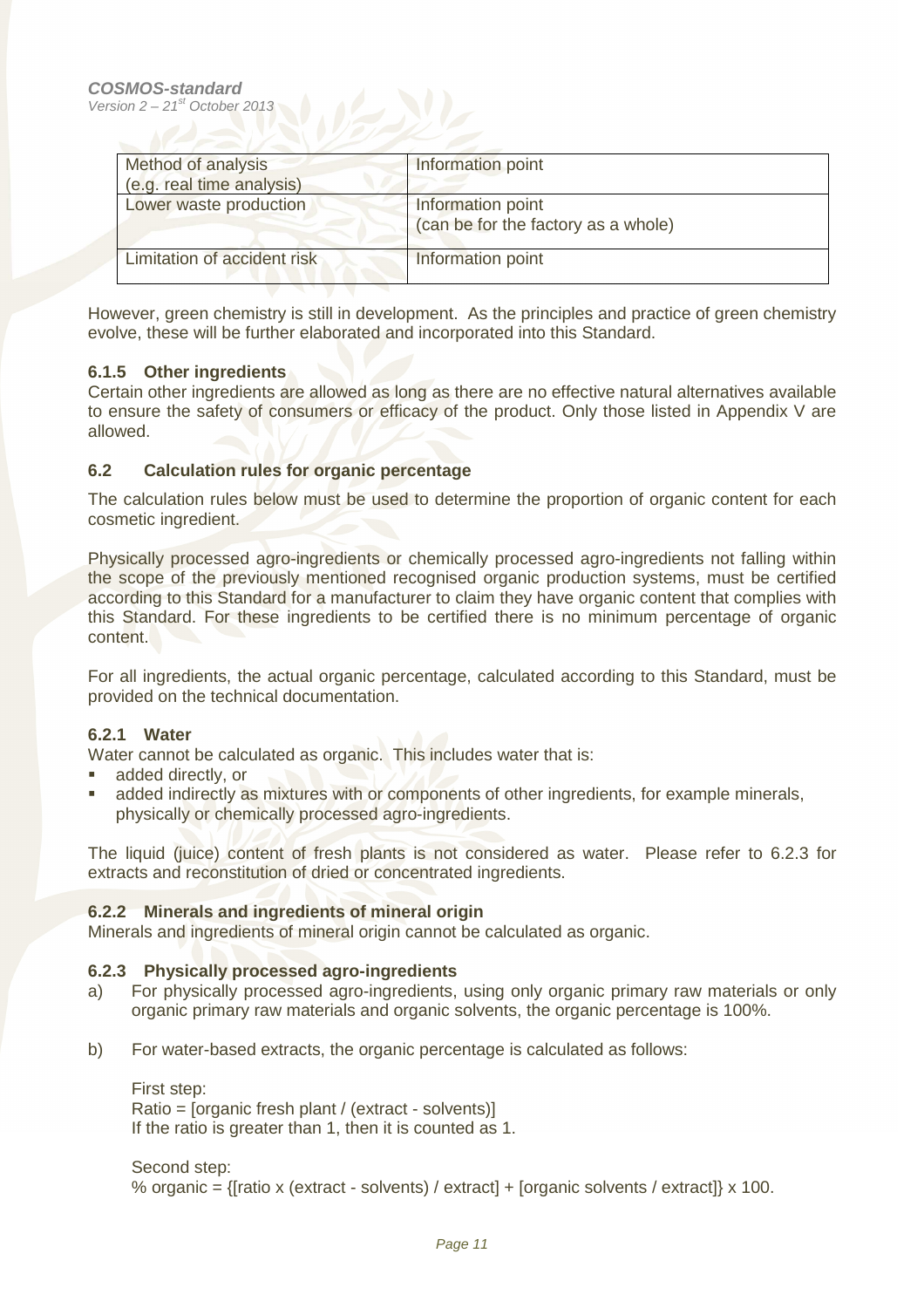Conditions:

- Solvent should be understood as the quantity of solvent present in the final extract. Water is not considered as a solvent.
- Mixtures of organic and non-organic of the same plant cannot be considered as organic.

For water-based extracts using only water, the organic percentage is calculated as follows: % organic = (organic fresh plant / extract) x 100

c) For non-water based extracts, the organic percentage is calculated as follows: % organic = (organic fresh plant + organic starting solvents) / (fresh plant + all starting solvents) x 100

Conditions:

**Mixtures of organic and non-organic of the same plant cannot be considered as organic.** 

General conditions (for a, b and c):

- If alcohol is used as an extraction solvent, it must be organic
- If a physically processed agro-ingredient is diluted with water, non-organic solvent or carrier or mixed with other additives after processing, the organic percentage will be reduced proportionately.
- To calculate the equivalent fresh weight of dried plants in the calculation of organic content of extracts, it is possible:
	- either to use the actual dry to fresh ratio for the material (information to be provided)
	- or use the following ratios:

| o Wood, bark, seeds, nuts and roots | 1:2.5 |
|-------------------------------------|-------|
| o Leaves, flowers and aerial parts  | 1:4.5 |

- o Watery fruits 1:8
- **It is possible to reconstitute pure concentrates and dried powders to their natural state** provided:
	- the reconstitution is done before adding to a formulation, and
	- the concentrate or powder must not contain any other ingredients, additives or carriers (for example, those mixed with carriers such as maltodextrin cannot be reconstituted).

Note – freeze drying preserves quality best.

To calculate the percentage of physically processed agro-ingredient in extracts if the fresh plant is non-organic, a calculation analogous to b) or c) above must be used by substituting organic fresh plant with fresh plant.

#### **6.2.4 Chemically processed agro-ingredients**

In chemically processed agro-ingredients, the organic percentage of that ingredient is calculated as the proportion (by weight) of the organic primary raw materials in that ingredient, taking into account all the starting primary materials used to make that ingredient:

% organic = [(all organic starting primary raw materials - organic starting primary raw materials in excess) / (all starting primary raw materials – all starting primary raw materials in excess)] x 100

Conditions:

- Non-reacting solvents are not considered as starting primary raw materials
- Excess means the amount of starting primary raw materials that is recycled or removed later on
- If a chemically processed agro-ingredient is diluted with water, non-organic solvent or carrier, the organic percentage will be reduced proportionately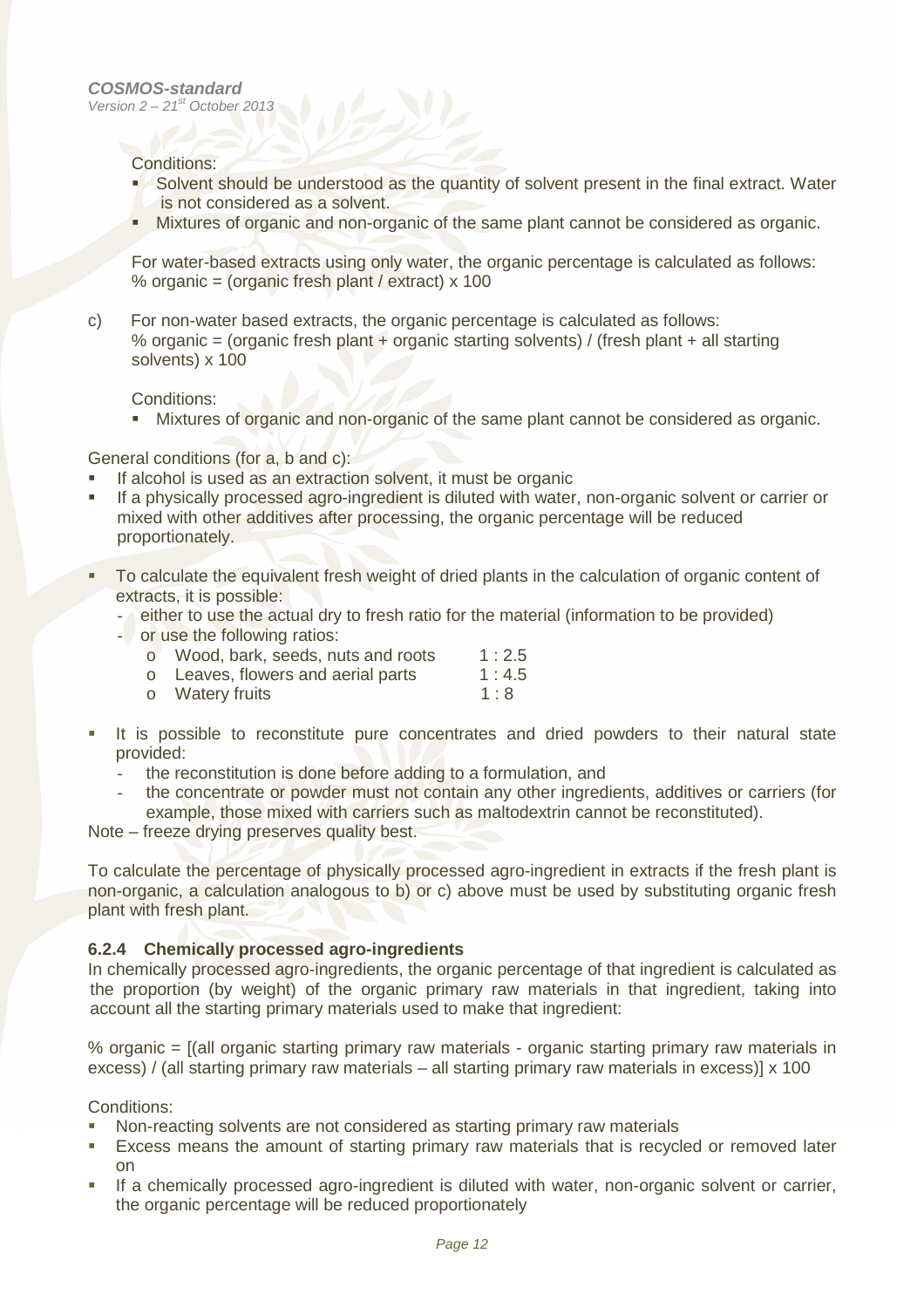**Any chemically processed agro-ingredient obtained by cleavage of 100% organic primary raw** materials only would be counted as 100% organic.

Chemically processed agro-ingredients may be certified in their own right according to this Standard, however:

- **there is no minimum percentage of organic content, and**
- the percentage of organic content, as measured above, must be clearly displayed.

#### **7. Composition of total product**

This Standard covers two levels:

- Cosmetic products under organic certification
- Cosmetic products under natural certification.

#### **7.1 Rules for cosmetic products under organic certification**

#### **7.1.1 Ingredients**

- At least 95% of the physically processed agro-ingredients must be organic
- The remaining physically processed agro-ingredients must be organic if they are listed in Appendix VI
- The chemically processed agro-ingredients listed in Appendix VII must be organic.

#### **7.1.2 Total product**

- At least 20% of the total product must be organic
- By exception, for rinse-off products, non-emulsified aqueous products, and products with at least 80% minerals or ingredients of mineral origin, at least 10% of the total product must be organic.

#### **7.2 Rules for cosmetic products under natural certification**

There is no requirement to use a minimum level of organic ingredients (however, see 10.3 for requirements for how organic ingredients can be identified on the product labels).

#### **7.3 Calculation rules for natural origin percentage**

The natural origin percentage of a cosmetic product is calculated as follows:

% natural origin of total = [weight of total product – weight of non-natural origin ingredients (appendix V.1) – weight of petrochemical moieties (appendix V.3) / weight of all ingredients] x 100.

#### **8. Storage, manufacturing and packaging**

#### **8.1 Storage**

Storage areas must be clearly labelled to avoid any confusion or risk to the integrity of the products.

#### **8.2 Manufacturing**

Different manufacturing processes must be separated to prevent contamination of organic or natural ingredients.

There must be a Quality Control System which includes: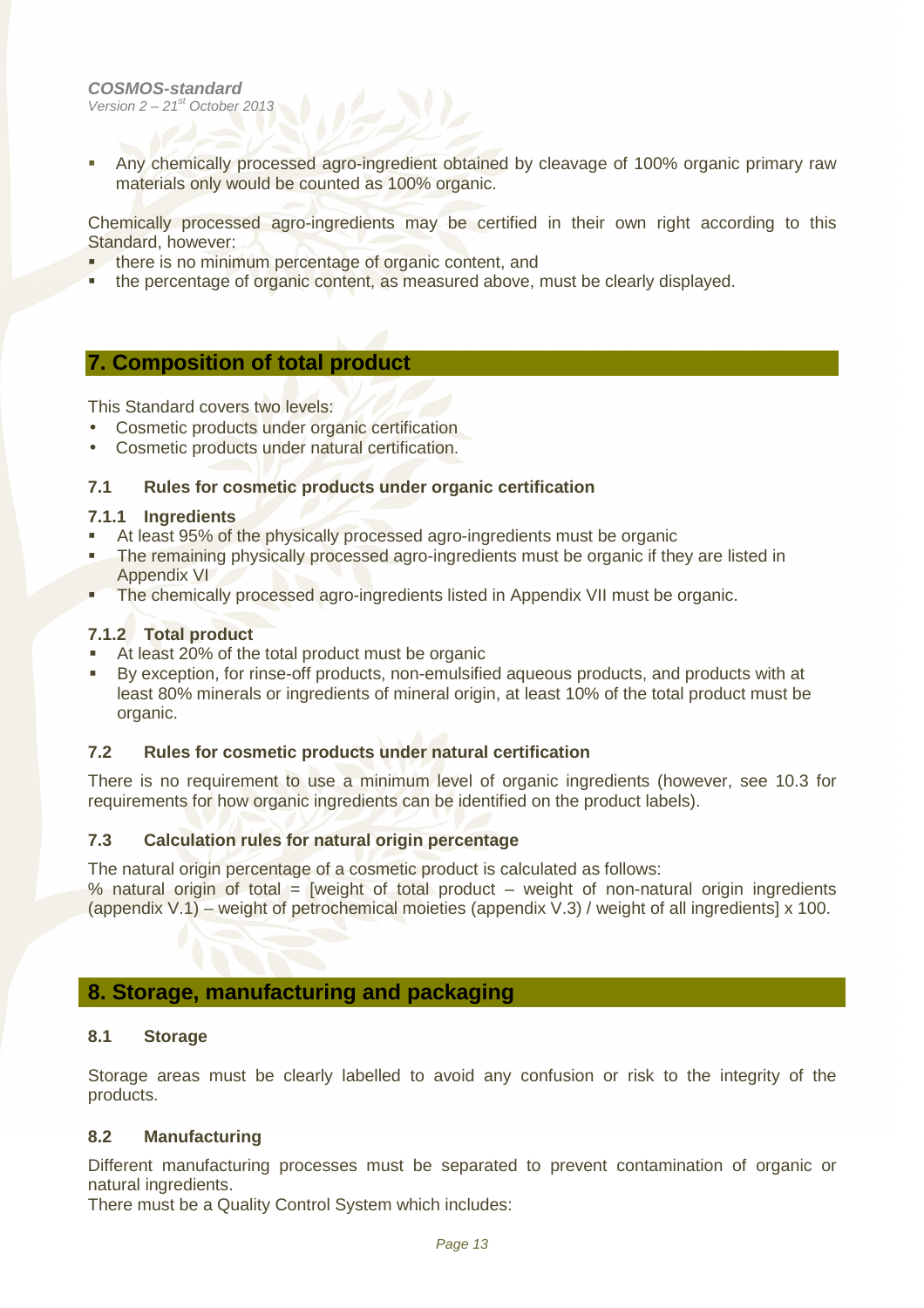- complete traceability of ingredients and final products
- manufacturing procedures throughout all stages
- **ingredient and product testing, and**
- **analysis, manufacturing and storage records.**

#### **8.3 Packaging**

This applies to primary and secondary packaging.

- **8.3.1** To minimise the direct and indirect environmental impacts of packaging during its life cycle, it is required to:
	- **minimise the amount of material used**
	- maximise the amount of material that can be reused or recycled, and
	- use materials with recycled content where possible.

It must be demonstrated during inspection that this has been done for each packaging format used.

- **8.3.2** Packaging must be reviewed against standard 8.3.1 at least every three years and it must be demonstrated that this has been done, for example by keeping minutes of review meetings, or having a formal policy requiring this.
- **8.3.3** These materials may be used for any piece of packaging:
	- Wood<br>- Glass
	- **Glass**
	- Aluminium
	- PE [Polyethylene], PET [Poly(ethylene terephthalate)], PP [Polypropylene], PETG [Poly(ethylene terephthalate) glycol]
	- **Paperboard**
	- PLA [Polylactic acid] (non GMO)
	- Any other 100% natural materials.
- **8.3.4** It is forbidden to use these materials in packaging:
	- polyvinyl chloride (PVC) and other chlorinated plastics
	- **polystyrene and other plastics containing styrene**
	- **naterials or substances that contain, have been derived from, or manufactured using,** genetically modified organisms.

It must be proven that these materials have not been used, for example by having written confirmation from the supplier.

- **8.3.5** It is recognised that there may need to be exceptions for specific technical purposes (e.g. pumps, applicators, droppers, brushes) where no other materials can deliver the required properties. Applications for exceptions supported by technical dossiers will be considered.
- **8.3.6** Only the following propulsive gasses may be used:
	- air
	- oxygen
	- nitrogen
	- **Exercise** carbon dioxide
	- argon.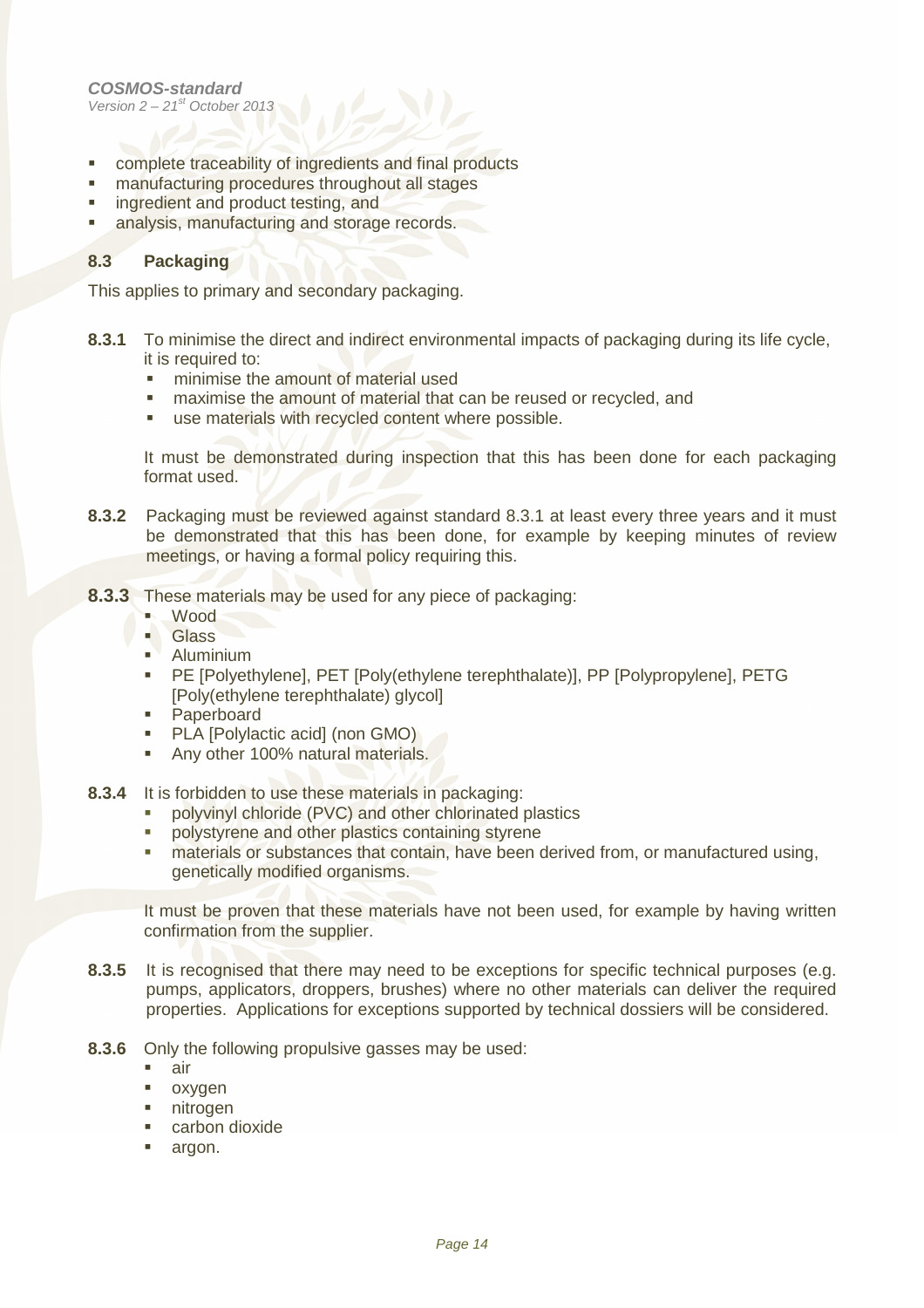#### **8.4 Fabrics**

Some cosmetic products include fabric components (wipes, strips, masks, pads, etc.) which may be used if they meet the following requirements:

- For COSMOS ORGANIC products, the cosmetic formula must meet this Standard and the fabric material must be 100% certified organic. The fabric is not included in the organic calculation of the total product.
- For COSMOS NATURAL products, fabric components must meet the requirements for physically and chemically processed agro-ingredients in this Standard but do not need to be organic. Lyocell and Viscose are allowed.

It is recognised that there may need to be exceptions if other materials are required and applications for exceptions supported by technical dossiers will be considered.

#### **9. Environmental management**

#### **9.1 Environmental management plan**

**9.1.1** An environmental management plan must be put in place which addresses the whole manufacturing process and all the residual products and waste resulting from this. It must be implemented effectively.

As part of the environmental management plan, a waste management plan must be put in place which addresses manufacturing waste, including gaseous, liquid and solid waste. The waste management plan must aim to reduce, reuse, recycle waste products on an efficient and rational basis. Note - compliance with ISO 14000 or national legislation that already covers this will be accepted.

#### **9.1.2** It is required to:

- sort cardboard, glass, paper and all other waste materials
- **recycle or process this waste, and**
- send all other waste to a specialized recycling firm which deals with specific packaging that it is not possible to recycle.

#### **9.2 Cleaning and hygiene**

- **9.2.1** It is required to use cleaning and disinfection materials in which the ingredients comply with this Standard (e.g. vegetable derived alcohol, decyl glucoside, etc.).
- **9.2.2** In addition, the following disinfection materials can be used:
	- iso-propyl alcohol
	- **amphoteric surfactants**
	- **hydrogen peroxide**
	- **mineral acids and alkalis**
	- peracetic acid (and stabilising agents)
	- **formic acid**
	- ozone
	- plant based surfactants which meet the following criteria:
		- biodegradability: complying with Annex III (Ultimate biodegradability) of Regulation No. (EC) 648/2004,
		- aquatic toxicity: EC50 or IC50 or LC50  $> 1$  mg/l
	- plant-based cleaning products certified according to standards recognised as equivalent (these are listed in the Technical Guide).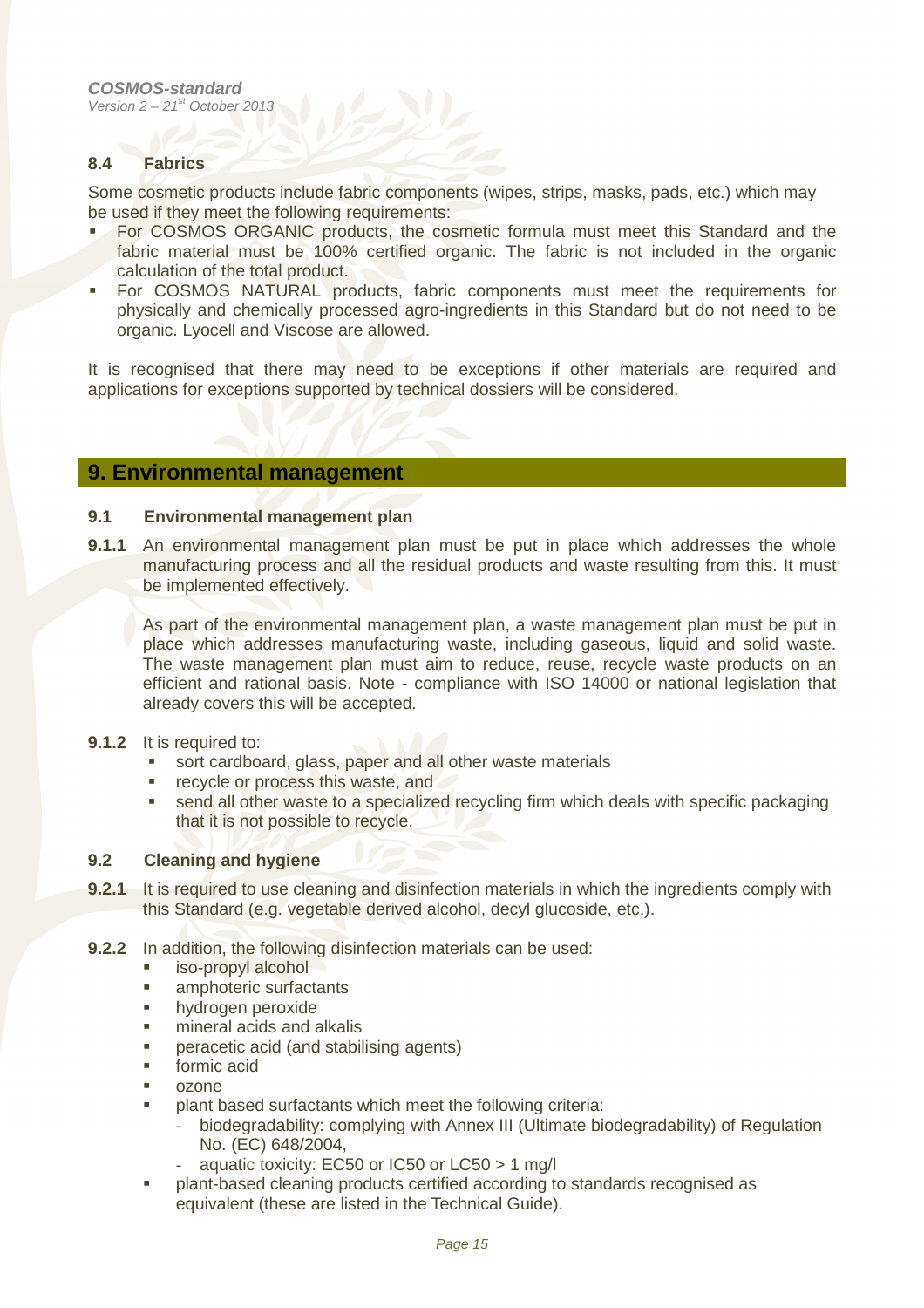Special exemptions due to specific industry requirements (e.g. pharmaceutical / food) will be considered.

- **9.2.3** It must be ensured that there are no residues from cleaning products.
- **9.2.4** An inspection system must be in place to ensure compliant cleaning/disinfection products are used before and after manufacture. This must include the procedures, data records and details of staff training.

#### **10. Labelling & communication**

#### **10.1 General rules**

Labelling and communication must be clear and must not mislead consumers.

Note – The requirements listed below are intended to provide clear consumer information and are in line with the legal framework of most countries but additional legal provisions may exist in some other countries.

#### **10.2 For products under organic certification**

Products under organic certification:

- must be labelled with the signature 'COSMOS ORGANIC' in conjunction with the seal of the COSMOS-standard AISBL member organisation as detailed in the Labelling Guide
- must indicate on the label the percentage of organic origin ingredients by weight in the total product, as "x% organic of total"
- may also indicate the percentage of organic origin ingredients by weight in the total product without water and minerals (as defined in 6.2.1 and 6.2.2), as "y% organic of total minus water and minerals"

Note – you may give prominence to either of the above percentage indications.

- must indicate the percentage of natural origin ingredients by weight in the total product, as "x% natural origin of total"
- must indicate organic ingredients and those made from organic raw materials in the INCI list. This should be limited to the wording: "from organic agriculture" for physically processed agroingredients and "made using organic ingredients" for chemically processed agro-ingredients or similar expressions using the same text as used for the INCI list

The product must not be called "organic", for example, "organic shampoo", unless it is at least 95% organic, measured as a percentage of the total product.

For products that are less than 95% organic, it is allowed to make reference to the organic ingredients on the label and in promotional literature, such as "Shampoo with organic jojoba oil". Note – some national laws do not allow a product to be called "organic" if it is less than 100% organic.

For products that are 100% organic or 100% natural origin, the indication of the percentage natural origin is not obligatory.

#### **10.3 For products under natural certification**

Products under natural certification: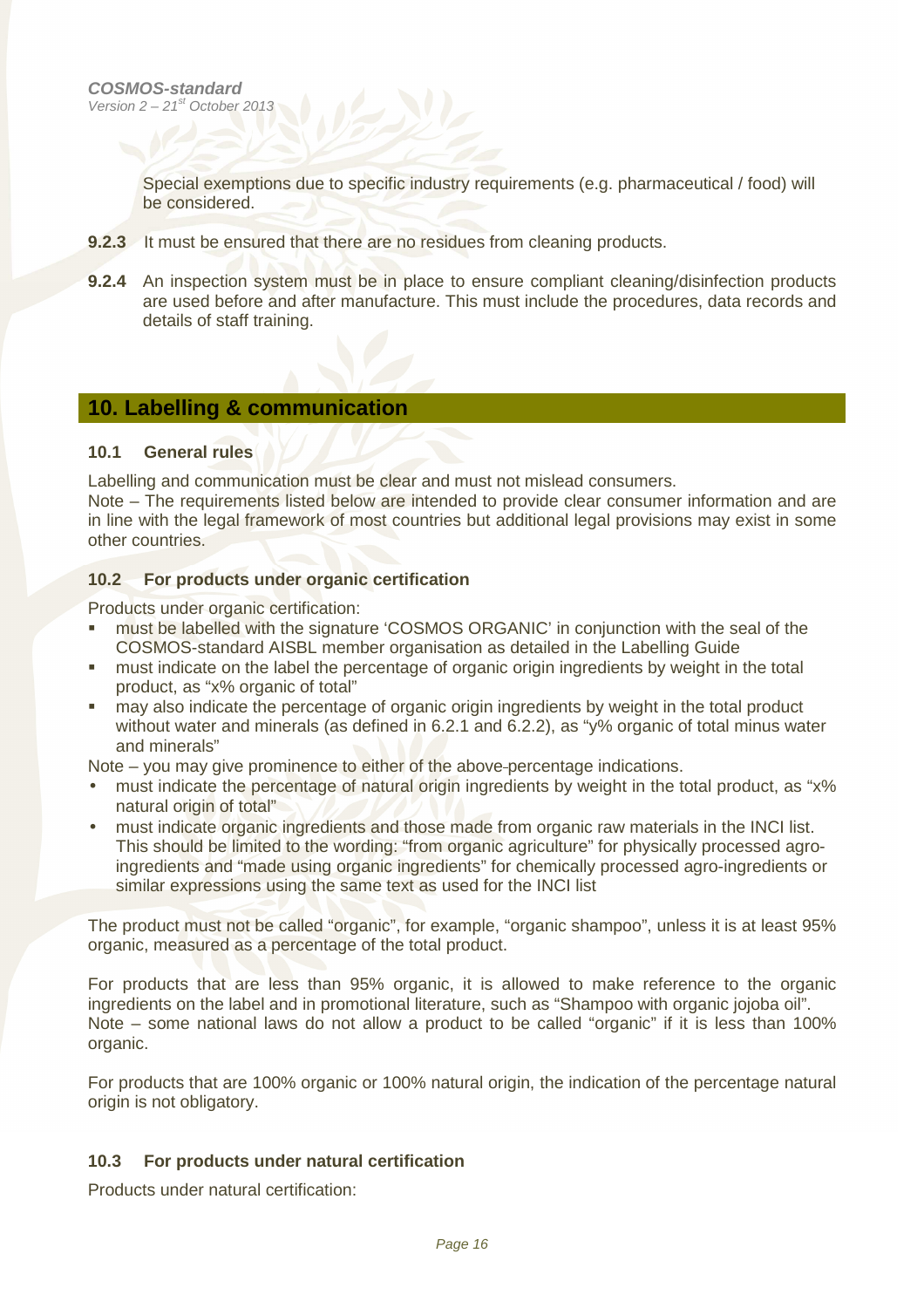- **nust be labelled with the signature 'COSMOS NATURAL' in conjunction with the seal of the** COSMOS-standard AISBL member organisation as detailed in the Labelling Guide
- **F** must indicate the percentage of natural origin ingredients by weight in the total product, as "x% natural origin of total"
- may indicate organic ingredients and those made from organic raw materials in the INCI list. This must be limited to the wording: "from organic agriculture" for physically processed agroingredients and "made using organic ingredients" for chemically processed agro-ingredients or similar expressions using the same text as used for the INCI list
- may indicate the percentage of organic origin ingredients by weight in the total product, as "x% organic of total"
- may indicate the percentage of organic origin ingredients by weight in the total product without water and minerals (as defined in 6.2.1 and 6.2.2), as "y% organic of total minus water and minerals".

There must not be any claim relating to organic, either ingredients or percentages, on the front of the packaging, except to indicate the organic content of the total product (and the ingredients concerned) on the front of the packaging, provided:

- it appears in text that is no more prominent than the smallest text on the front of the packaging
- **EXECT** it appears in conjunction with the COSMOS NATURAL signature (which must therefore also be on the front and in accordance with the first bullet of the paragraph above), and
- the organic ingredients concerned are also identified in the INCI list (in accordance with the third bullet of the paragraph above).

For products that are 100% natural origin, the indication of the percentage natural origin is not obligatory.

#### **10.4 For ingredients with organic content**

Ingredients under organic certification (as per 6.2.3 and 6.2.4):

- may be labelled with the signature 'COSMOS CERTIFIED' in conjunction with the seal of the COSMOS-standard AISBL member organisation as detailed in the Labelling Guide
- must indicate clearly on the label and/or appropriate documents the percentage of organic content of the ingredient by weight in the total ingredient, as "x% organic content".

#### **10.5 Supporting literature**

If any reference to organic or natural products or ingredients are made in advertising or supporting literature they must comply with the appropriate rules in 10.2, 10.3 and 10.4.

#### **10.6 Organic in the name of a company or product range**

If the company name or product range includes the word organic, the use of that name or branding in conjunction with certified products must not be such that it might mislead the consumer.

#### **10.7 Use of the signature, name or term related to this Standard**

The COSMOS signatures, names or terms may be used in literature, advertising, publicity or websites, etc:

- if the signature is used, only in the way described in 10.2, 10.3 and 10.4
- only in conjunction with the products or ingredients that are certified, and
- only in a way that does not mislead the consumer, for example where it might mistakenly be associated with non-certified products.

Note – the danger of such a mistake arises in particular if the name is used in documents that are connected with the marketing of any non-certified products without a clear statement explaining the situation.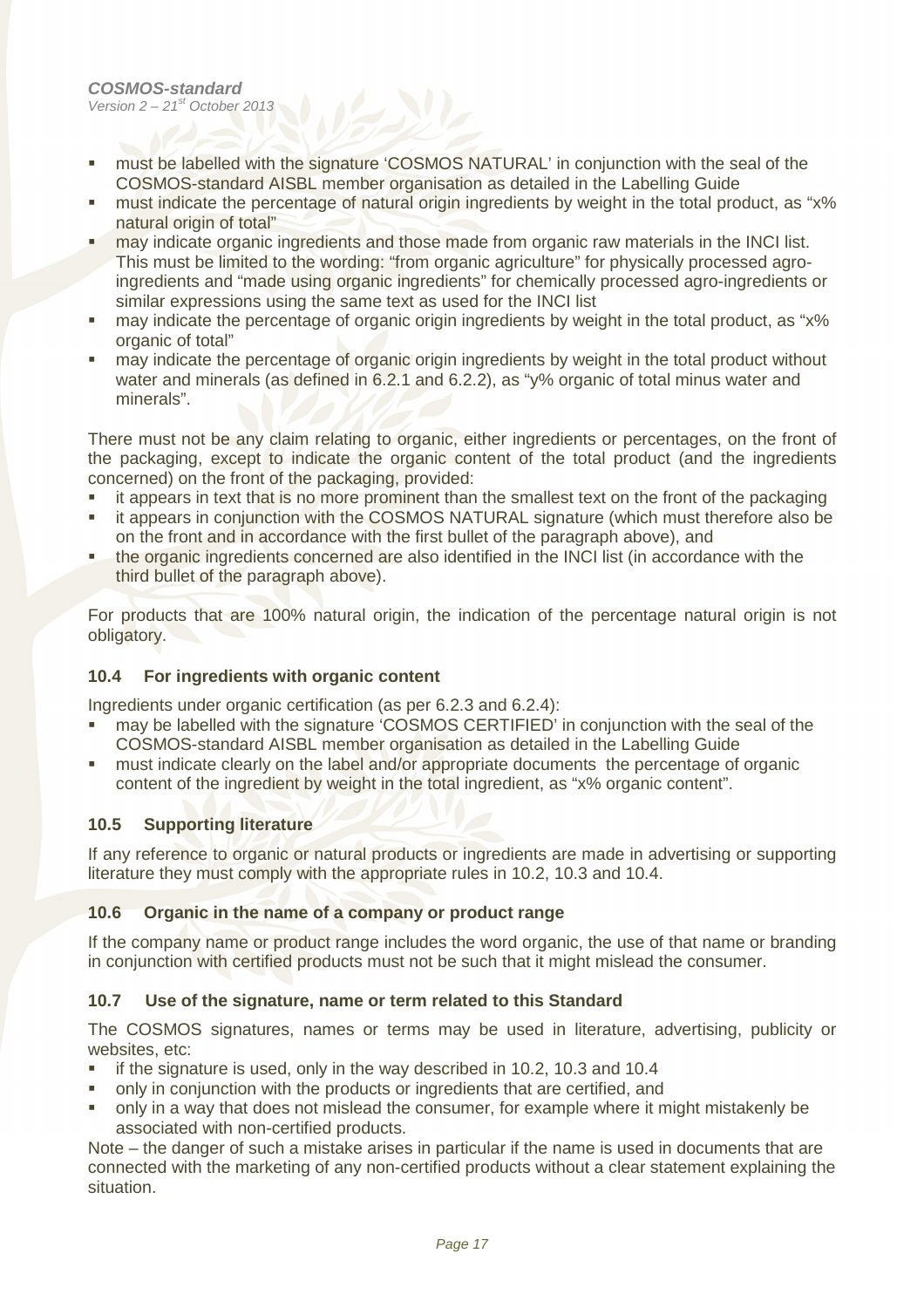#### **11. Inspection, certification and control**

#### **11.1 Inspection and certification**

To be certified for cosmetic ingredients or cosmetic products under natural or organic certification according to this Standard, it is required to:

- have subjected the manufacturing operation and the ingredients or products to inspection and certification by an authorised certification body; this includes any sub-contracted manufacturing plants that are used to process the ingredients or products
- hold a valid operational certificate from that body
- undergo an on-site annual inspection cycle which may include possible unannounced inspections and other additional inspections, and
- allow the certification body to take samples and carry out analysis using laboratories conforming to ISO/IEC 17025 for ingredients or contaminants either on a random basis or in case of suspicion.

#### **11.2 Approval of ingredients**

For non-organic cosmetic ingredients to be approved as acceptable for use under this Standard, it is required to:

- supply all information and documents needed for the approval as requested by the certification body, and
- **declare to the certification body any changes to the processing of that ingredient that may** affect its approval.

It is forbidden to label or otherwise indicate that approved cosmetic ingredients are certified according to this Standard. However, there is provision for labelling in the Labelling Guide.

#### **11.3 Certification bodies**

Bodies certifying to this Standard must:

- **•** be (associate) members of the COSMOS-standard AISBL
- be accredited to ISO/IEC Guide 65 (for any scope)
- be authorised according to the requirements set out in the COSMOS-standard Control Manual
- submit to annual authorisation according to the COSMOS-standard Control Manual including any investigations that may be undertaken in case of complaint or suspicion, and
- cooperate with other authorised certification bodies to ensure common interpretation and implementation of this Standard.

Certification bodies must use the COSMOS-standard, and the COSMOS signatures, names and terms only in accordance with the requirements set out in this Standard, the Control Manual and the Labelling Guide, or otherwise only with the prior written consent of the COSMOS-standard AISBL.

#### **12. Implementation of this Standard**

#### **12.1 Coming into force**

This common and harmonised Standard, Version 2, comes into effect at the date of publication  $(21<sup>st</sup> October 2013)$ . From 1<sup>st</sup> January 2014 certification of new products must be made (and therefore certificates issued) according to this Version 2.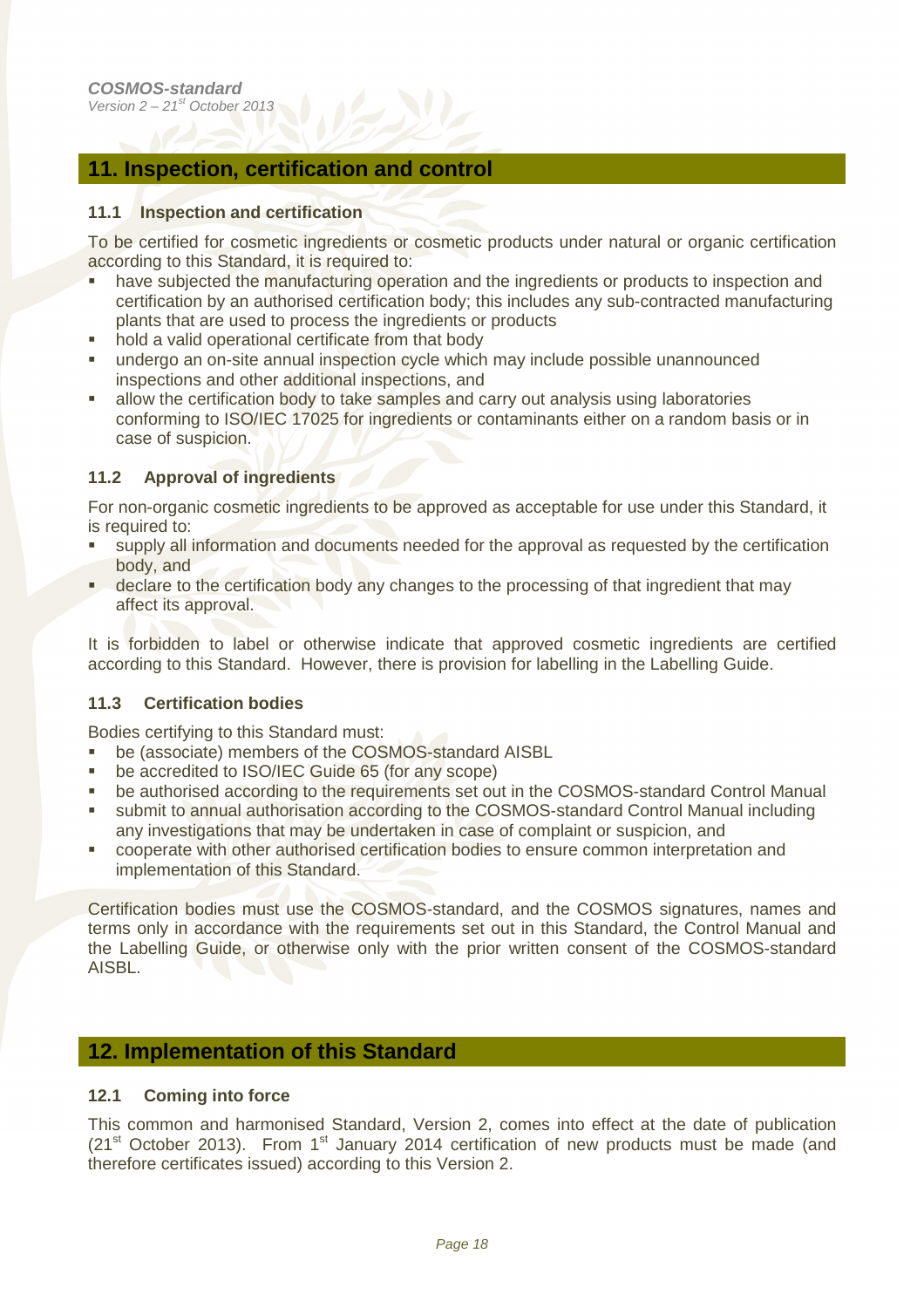#### **12.2 The founders**

The founders shall implement this Standard latest by 31<sup>st</sup> December 2016. Existing own standards for organic and/or natural cosmetics of the founders must comply with this Standard by this date.

Until 31<sup>st</sup> December 2016, the founders may arrange certification of products according to their own existing standards for organic and/or natural cosmetics. However, there must be no reference to the COSMOS-standard terms in relation to such products.

After 31<sup>st</sup> December 2016, the founders:

- must implement certification of products according to the COSMOS-standard without additional requirements
- may continue to arrange certification for those products that were certified before that date according to their previous standards for organic and/or natural cosmetics, but there must be no reference to the COSMOS-standard terms in relation to such products.

#### **12.3 Other certification bodies**

Other certification bodies must comply with the requirements in 11.3 before certifying to the COSMOS-standard. Once authorised, they must implement certification of products according to the COSMOS-standard without additional requirements, and/or existing own standards must be fully in accordance with the COSMOS-standard. If necessary the COSMOS-standard AISBL will set a transitional period for this, depending on when the authorisation has been completed.

#### **12.4 Products certified during the transitional period**

Products that are certified to the COSMOS-standard during the transitional period until 31<sup>st</sup> December 2016 may continue to be certified after that date according to the standard in force at the time of their certification.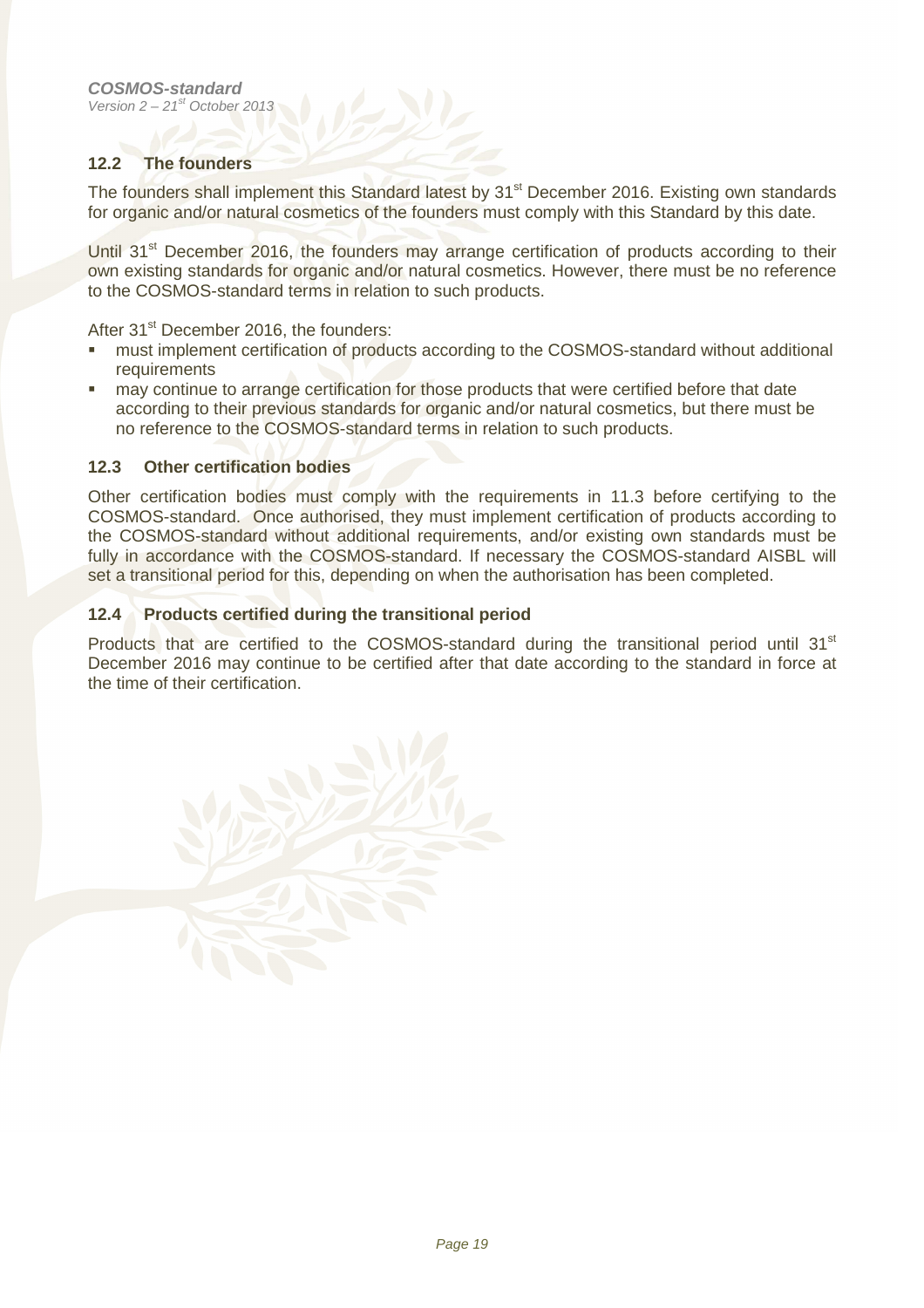#### **Appendix I**

#### **PHYSICAL PROCESSES ALLOWED**

The following criteria have been used to select these processes:

- **PEDIENT:** processes which respect natural active substances that are present in ingredients;
- **•** processes which encourage good waste management and energy use and take into account ecological balance.

All EXTRACTIONS must be with natural materials with any forms of water or with a third solvent of plant origin, such as:

- ethyl alcohol
- **glycerine**
- vegetable oils
- honey
- supercritical CO2 ABSORPTION

ABSORPTION ON AN INERT SUPPORT CONFORMING TO THIS STANDARD BLEACHING - DEODORISATION (on an inert support conforming to this Standard) BLENDING CENTRIFUGING EXTRACTION PRESSURE DECOCTION DESICCATION - DRYING (progressive or not, by evaporation / natural under sun) DETERPENATION (if fractionated distillation with steam) DISTILLATION, EXPRESSION or EXTRACTION (steam) FILTRATION and PURIFICATION (ultra filtration, dialysis, crystallisation, ion exchange) FREEZING GRINDING INFUSION LYOPHILIZATION MACERATION **MICROWAVE** PERCOLATION ROASTING SETTLING AND DECANTING SIFTING SQUEEZING, CRUSHING STERILISATION BY MEANS OF UV STERILISATION WITH THERMAL TREATMENTS (according to a temperature respectful of the active substances) ULTRASOUND UV TREATMENTS VACUUM.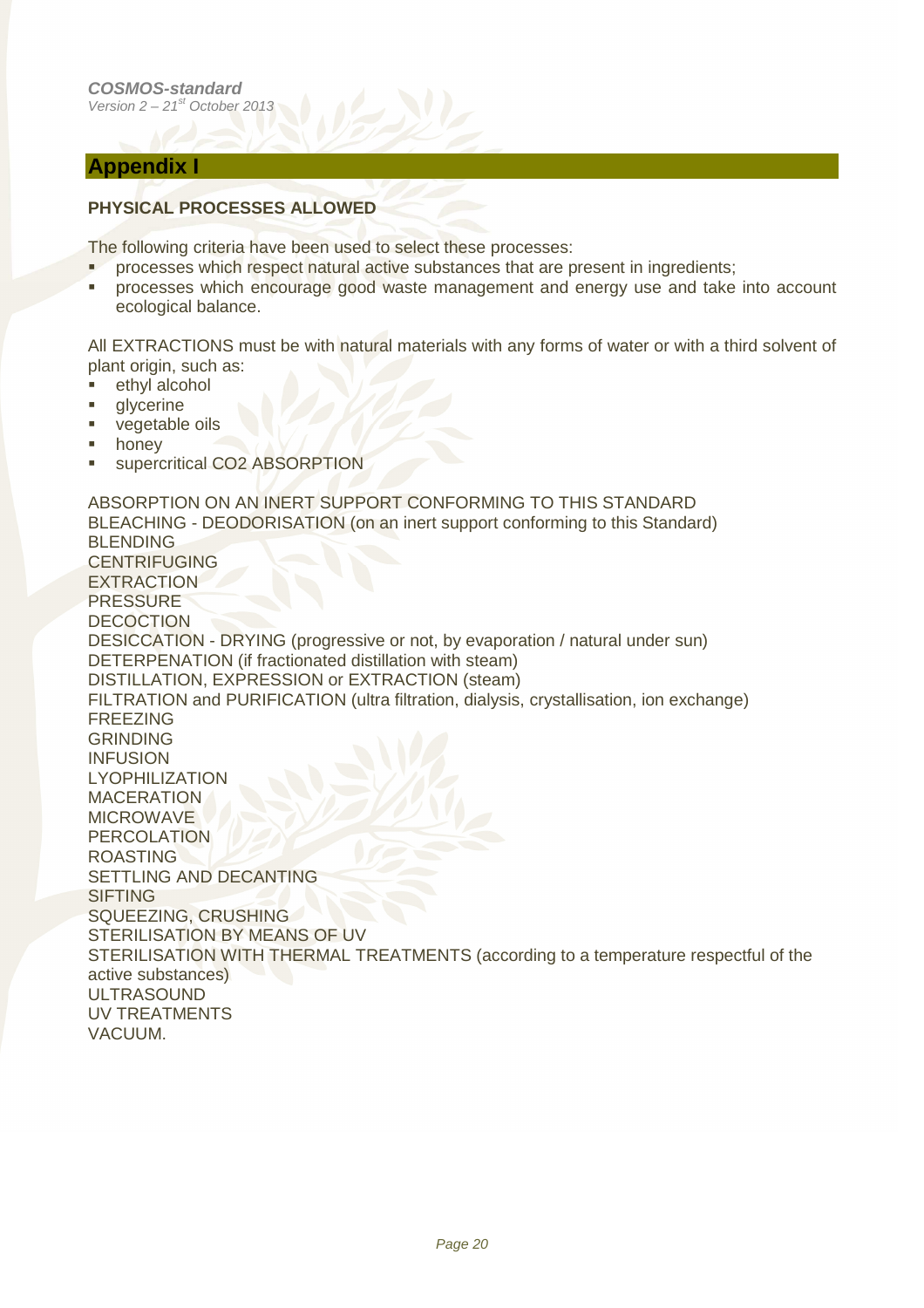#### **Appendix II**

#### **CHEMICAL PROCESSES ALLOWED FOR PROCESSING AGRO-INGREDIENTS**

The following criteria have been used to select these processes:

- **PEDIT** processes which allow the formation of biodegradable molecules
- processes which respect natural active substances that are present in ingredients
- processes which encourage good waste management and energy use and take into account ecological balance.

ALKYLATION AMIDATION CALCINATION of plants residues CARBONIZATION (resins, fatty organic oils) CONDENSATION / ADDITION ESTERIFICATION / TRANS-ESTERIFICATION / INTER-ESTERIFICATION ETHERIFICATION FERMENTATION (natural / biotechnological) HYDRATION **HYDROGENATION HYDROLYSIS** IONIC EXCHANGE NEUTRALIZATION OXYDIZATION / REDUCTION PHOSPHORYLATION (permitted only for ingredients for leave-on products) SAPONIFICATION SULPHATION/SULPHATATION

#### USE OF PETROCHEMICAL SOLVENTS

COSMOS-standard promotes the use of natural origin solvents in the processing of chemically processed agro-ingredients. Taking account of the current state of development, petrochemical solvents may be used. However:

 there must be no use of aromatic, alkoxylated, halogenated, nitrogen or sulphur based (except DMSO) solvents with any chemical processing of agro-ingredients.

Solvents as defined above may only be used provided there are no effective natural alternatives and they are recycled and eliminated at the end of the process.

For the chemical processing of organic agro-ingredients:

- there must be no use of petrochemical solvent and/or petrochemical catalyst (even if removed)
- halogenation process is not allowed (even as activating step).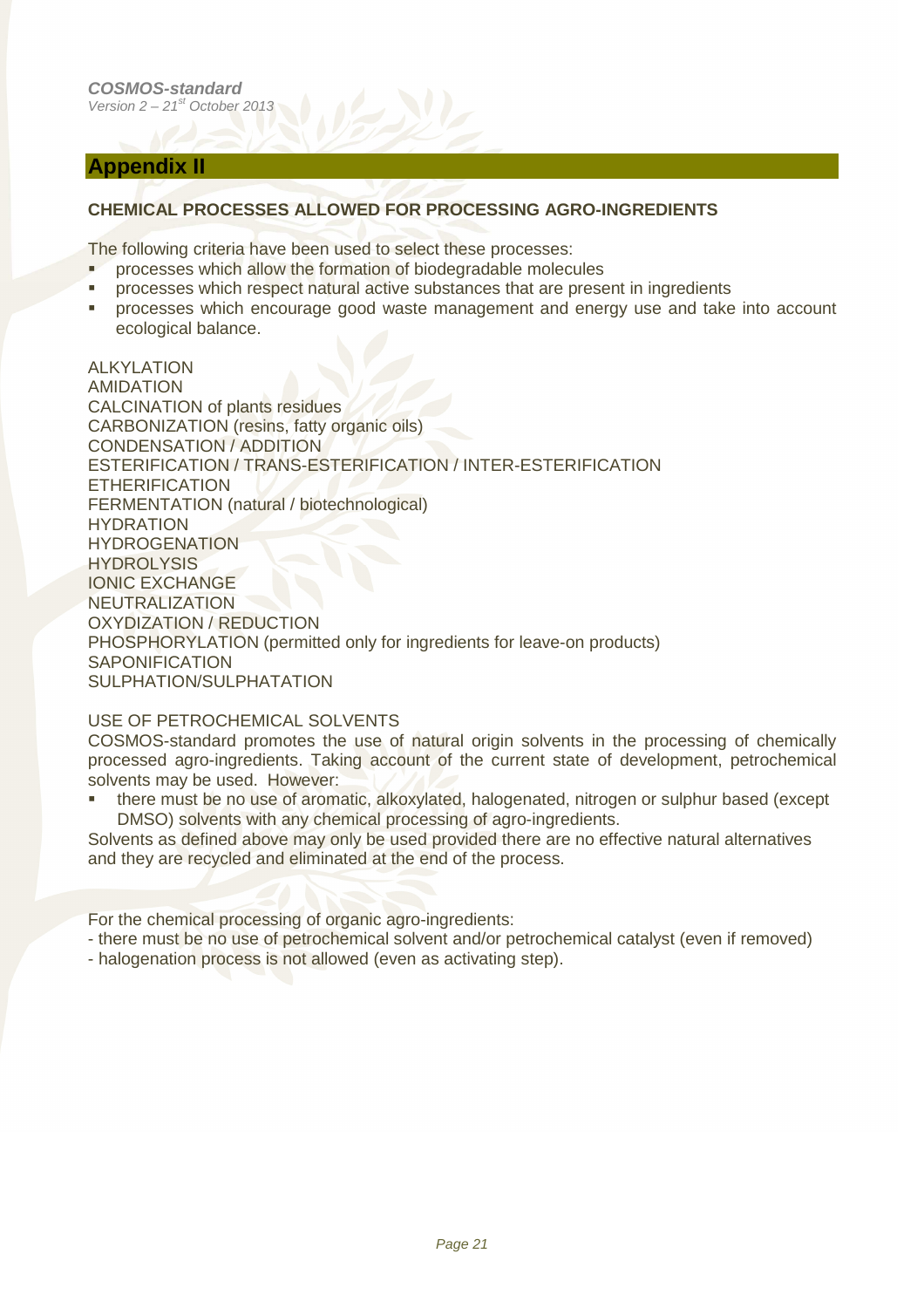#### **Appendix III**

#### **EXAMPLES OF PROCESSES NOT ALLOWED**

Only the processes listed in Appendix I and Appendix II are allowed. Those below represent a nonexhaustive list which only identifies the main ones that are not allowed.

ALKOXYLATION (including ETHOXYLATION and PROPOXYLATION) using ethylene oxide, propylene oxide or other alkylene oxides BLEACHING - DEODOURISATION (on a support of animal origin) DETERPENATION (other than with steam) HALOGENATION (as main reaction) IONISING RADIATION SULPHONATION (as main reaction) TREATMENTS WITH ETHYLENE OXIDE TREATMENTS USING MERCURY (MERCURIAL SODA)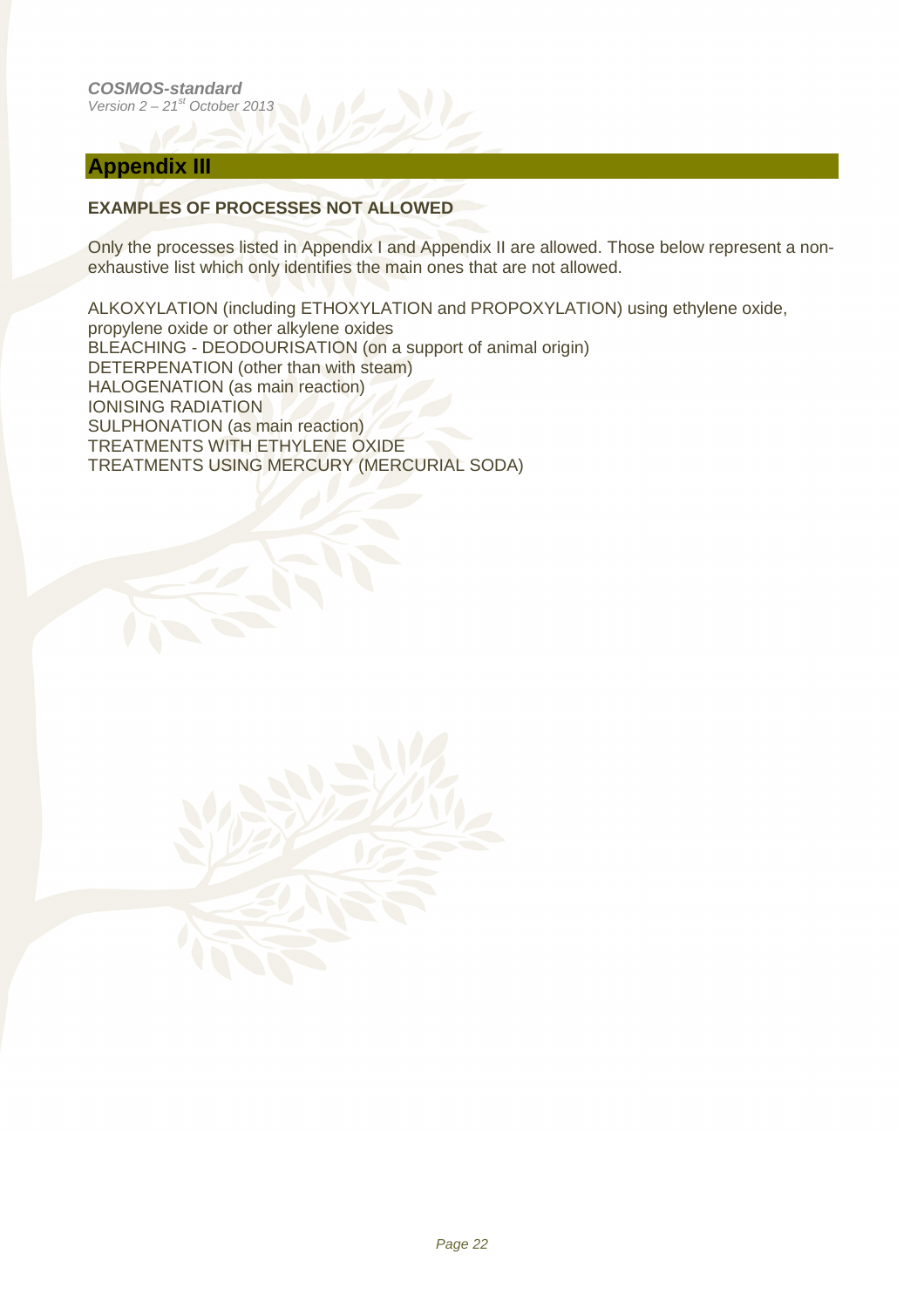#### **Appendix IV**

#### **INGREDIENTS OF MINERAL ORIGIN ALLOWED**

**Ingredients of mineral origin\*** may be used only if they are listed below and they must comply with relevant legislation. These substances are allowed:

- within the limitations of use listed
- or for general purposes if no limitation of use is listed.

It is allowed to use other phosphate ingredients of mineral origin than those listed below but only for buffering and chelating properties, if no other alternative is available.

#### \*For minerals, see standard 6.1.2.

| <b>INCI Name</b>                        | <b>Chemical name</b>                           | <b>Limitation of use</b>               | <b>Examples of occurrence in</b>                                                                          |
|-----------------------------------------|------------------------------------------------|----------------------------------------|-----------------------------------------------------------------------------------------------------------|
|                                         |                                                |                                        | nature                                                                                                    |
| Aluminum Hydroxide                      | <b>Aluminium Hydroxide</b>                     |                                        | Bauxite (Gibbsite,<br>Hydrargillite)                                                                      |
| <b>Aluminum Iron Silicates</b>          | Silica Aluminum                                |                                        | Ceramics, obtained by                                                                                     |
|                                         | <b>Silicates Ceramics</b>                      |                                        | heating of silicate minerals                                                                              |
| <b>Alumina</b>                          | <b>Aluminum Oxide</b>                          |                                        | Corundum, clay                                                                                            |
| <b>Aluminum Sulfate</b>                 | <b>Aluminum Sulphate</b>                       |                                        | Alunogen, naturally<br>occurring in volcanos                                                              |
| <b>Ammonium Sulfate</b>                 | <b>Ammonium Sulphate</b>                       |                                        |                                                                                                           |
| Calcium Aluminum<br><b>Borosilicate</b> | <b>Calcium Aluminum</b><br><b>Borosilicate</b> |                                        | Tourmalines                                                                                               |
| Calcium Carbonate, CI<br>77220          | <b>Calcium Carbonate</b>                       |                                        | Sediment rocks, calcite,<br>aragonite, vaterite. Main<br>component in marble, chalk,<br>dolomite          |
| <b>Calcium Fluoride</b>                 | <b>Calcium Fluoride</b>                        | Only in oral cavity<br>hygiene product | Fluorite or fluorspar,<br>frequently occurring mineral<br>from the mineral group of the<br>simple halides |
| <b>Calcium Sulfate</b>                  | <b>Calcium Sulphate</b>                        |                                        | Gypsum                                                                                                    |
| <b>Cerium Oxide</b>                     | <b>Ceric Oxide</b>                             |                                        | Cerit                                                                                                     |
| CI 77163                                | <b>Bismuth Oxychloride</b>                     |                                        | <b>Bismoclite</b>                                                                                         |
| CI 77288                                | <b>Chromic Oxide</b>                           |                                        |                                                                                                           |
| CI 77289                                | <b>Chromic Oxide</b><br>hydrated               |                                        | Guyanait, Grimaldiit,<br>bracewellit, eskolaite                                                           |
| CI 77489                                | <b>Iron Oxides</b>                             |                                        | Bernalit, Feroxygit                                                                                       |
| CI 77491                                |                                                |                                        | Ferrihydrite, Goethite                                                                                    |
| CI 77492                                |                                                |                                        | Lepidocrocit                                                                                              |
| CI 77499                                |                                                |                                        |                                                                                                           |
| CI 77510                                | <b>Prussian Blue</b>                           |                                        | Kafehydrocyanite                                                                                          |
| CI 77742                                | Manganese Violet                               |                                        | Derived from the breakdown<br>of bat guano                                                                |
| CI 77745                                | Trimanganese<br>Bis(orthophosphate)            |                                        |                                                                                                           |
|                                         | <b>Copper Oxide</b>                            |                                        |                                                                                                           |
| Copper Sulfate                          | <b>Copper Sulphate</b>                         |                                        | Weathering product,                                                                                       |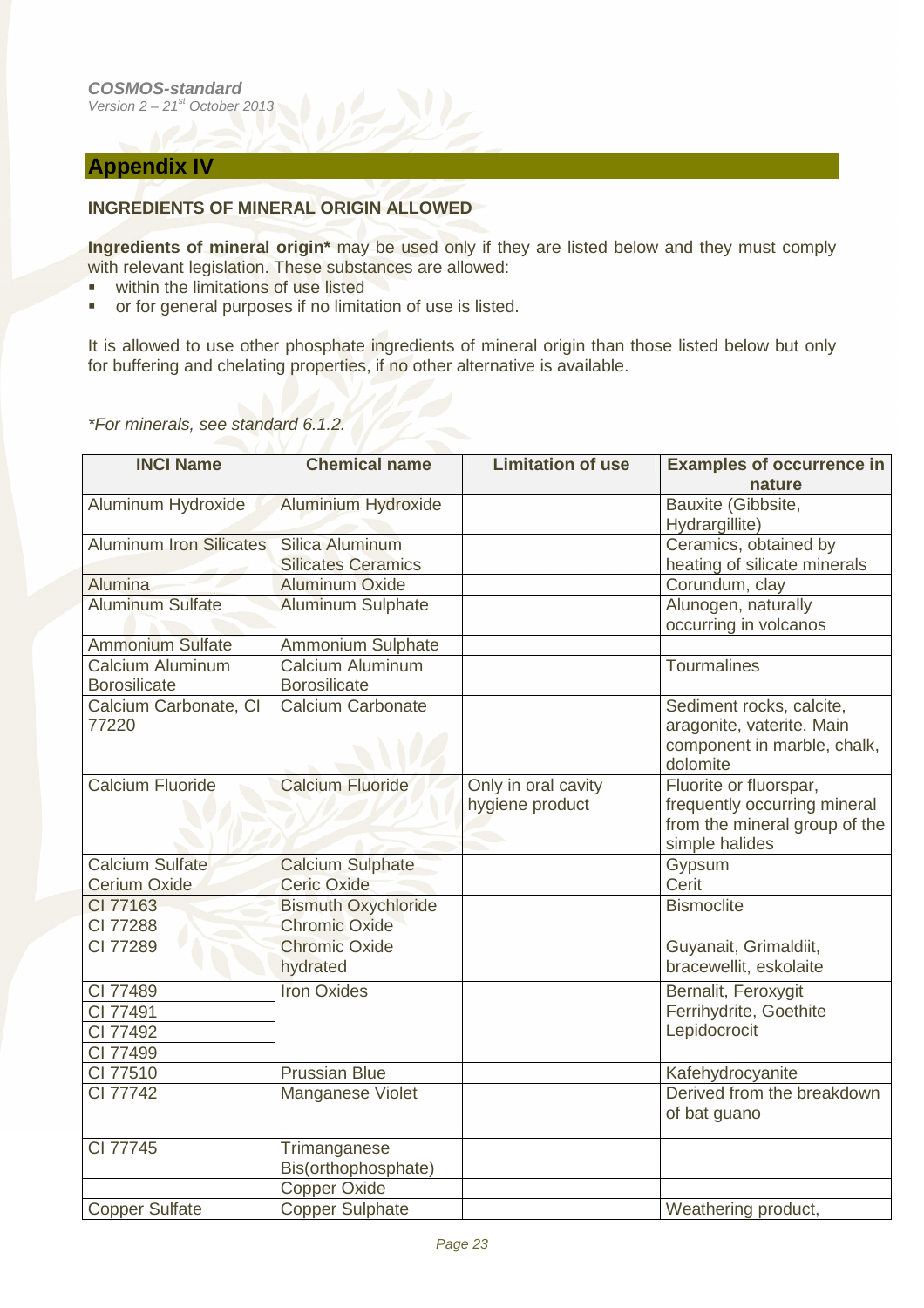|                                     |                              |                                        | sulphidic copper ore,                                  |
|-------------------------------------|------------------------------|----------------------------------------|--------------------------------------------------------|
|                                     |                              |                                        | chalcanthite                                           |
| <b>Dicalcium Phosphate</b>          | Calcium Hydrogen-            | Only in oral cavity                    |                                                        |
| <b>Dihydrate</b>                    | orthophosphate               | hygiene product                        |                                                        |
| <b>Ferrous Sulfate</b>              | <b>Iron Sulphate</b>         |                                        |                                                        |
| <b>Hydrated Silica</b>              | <b>Silicic Acid</b>          |                                        | Quartz sand                                            |
| Hydroxyapatite                      | Hydroxyapatite               | Only in oral cavity<br>hygiene product | Constituent of teeth enamel                            |
| <b>Iron Hydroxide</b>               | Iron Hydroxide Oxide         |                                        |                                                        |
| Magnesium Aluminum                  | Silicic Acid, Aluminium      |                                        |                                                        |
| <b>Silicate</b>                     | <b>Magnesium Salt</b>        |                                        |                                                        |
| Magnesium Carbonate,<br>CI 77713    | <b>Magnesium Carbonate</b>   |                                        | Magnesite, Dolomite                                    |
| <b>Magnesium Carbonate</b>          | <b>Magnesium Carbonate</b>   |                                        | Artinite, Hydromagnesite                               |
| Hydroxide                           | <b>Hydroxide</b>             |                                        | and Dypingite                                          |
| Magnesium Chloride                  | <b>Magnesium Chloride</b>    |                                        |                                                        |
| Magnesium Hydroxide                 | <b>Magnesium Hydroxide</b>   |                                        |                                                        |
| Magnesium Oxide                     | Magnesium Oxide, CI<br>77711 |                                        |                                                        |
| <b>Magnesium Silicate</b>           | Silicic Acid,                |                                        | Talc, Sepiolite, minerals of                           |
|                                     | <b>Magnesium Salt</b>        |                                        | the serpentine group                                   |
| <b>Magnesium Sulfate</b>            | <b>Magnesium Sulphate</b>    |                                        | <b>Kieserite</b>                                       |
| Manganese Sulfate                   | Manganese Sulphate           |                                        |                                                        |
| <b>Mica</b>                         | Mica, CI 77019               |                                        | Annite, Phlogopite,<br>Muscovite                       |
| Potassium Carbonate                 | Potassium Carbonate          |                                        | In ash, in inland waters<br>(Dead Sea, Lop Nor desert) |
| Potassium Chloride                  | Potassium Chloride           |                                        | Sylvite, Carnallite, Kainite                           |
| Potassium Hydroxide                 | Potassium Hydroxide          |                                        |                                                        |
| Potassium Iodide                    | Potassium lodide             |                                        |                                                        |
| <b>Potassium Sulfate</b>            | <b>Potassium Sulphate</b>    |                                        |                                                        |
| <b>Silica</b>                       | <b>Silica</b>                |                                        | Quartz sand                                            |
| <b>Silver Chloride</b>              | <b>Silver Chloride</b>       |                                        | Silver ores, often together                            |
| <b>Silver Oxide</b>                 | <b>Silver Oxide</b>          |                                        | with lead-copper and zinc                              |
| <b>Silver Sulfate</b>               | <b>Silver Sulphate</b>       |                                        | ores as sulphides, sulphates<br>or oxides              |
| Sodium Bicarbonate                  | <b>Sodium Bicarbonate</b>    |                                        | Natron, mineral nahcolith                              |
| Sodium Borate                       | Sodium Borate                |                                        | <b>Borax</b>                                           |
| Sodium Carbonate                    | Sodium Carbonate             |                                        | Soda (various crystal forms),<br>in soda lakes         |
| Sodium Chloride                     | Sodium Chloride              |                                        |                                                        |
| Sodium Fluoride                     | Sodium Fluoride              | Only in oral cavity<br>hygiene product | Sea water, spring water                                |
| Sodium Hydroxide                    | Sodium Hydroxide             |                                        |                                                        |
| Sodium Magnesium<br><b>Silicate</b> |                              |                                        |                                                        |
| Sodium Metasilicate                 | <b>Disodium Metasilicate</b> |                                        |                                                        |
| Sodium                              | <b>Disodium</b>              | Only in oral cavity                    |                                                        |
| Monofluorophosphate                 | Fluorophosphate              | hygiene product                        |                                                        |
| Sodium Silicate                     | Silicic Acid, Sodium         |                                        |                                                        |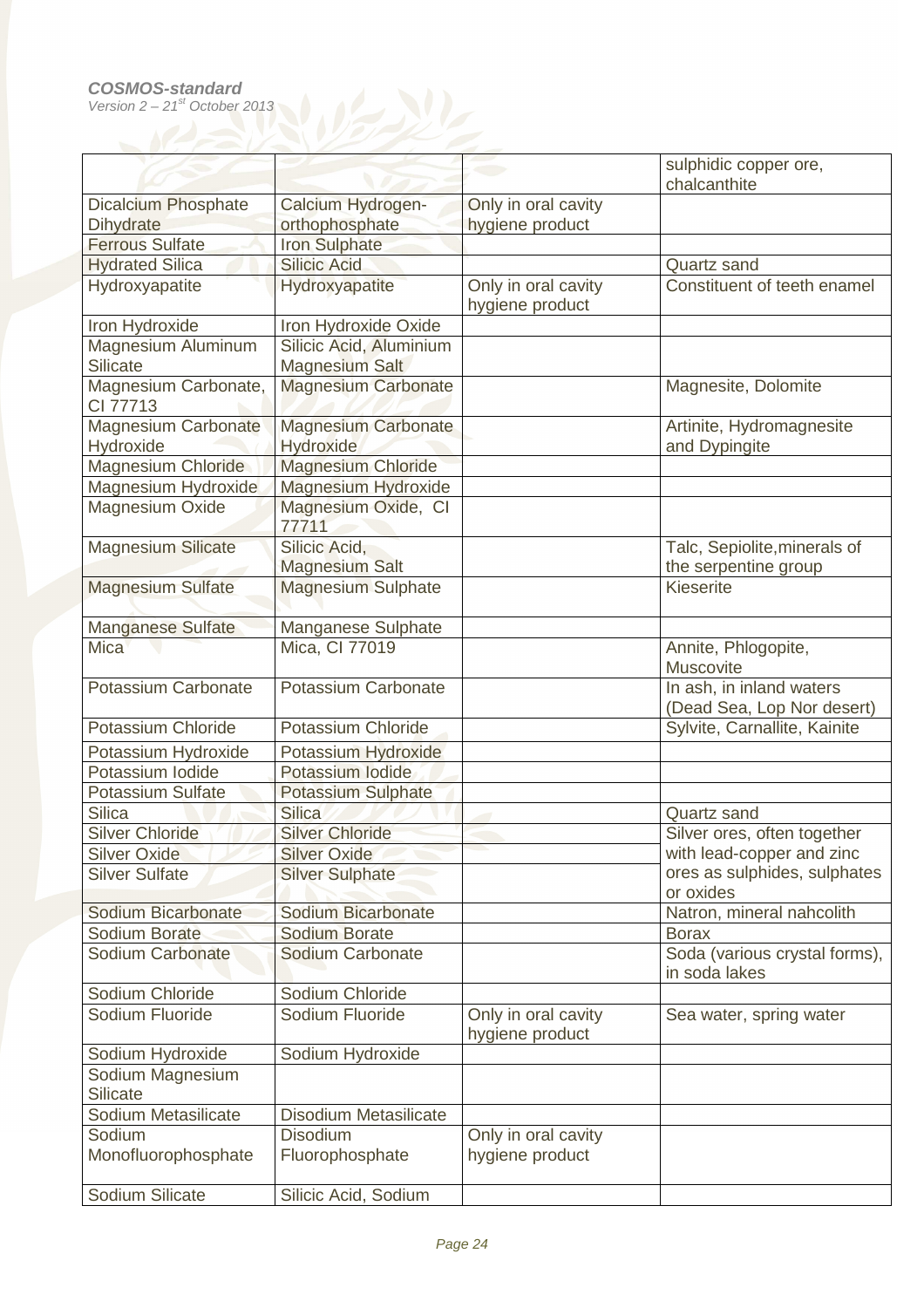#### **COSMOS-standard**

Version  $2 - 21<sup>st</sup>$  October 2013



|                                      | Salt                        |               |                                                         |
|--------------------------------------|-----------------------------|---------------|---------------------------------------------------------|
| Sodium Sulfate                       | Sodium Sulphate             |               | Glauber salt; in mineral<br>waters; mineral thenardite. |
| <b>Sodium Thiosulfate</b>            | Sodium Thiosulphate         | Only in soaps |                                                         |
| <b>Titanium Dioxide, CI</b><br>77891 | <b>Titanium Dioxide</b>     |               | Anatas, brookite, rutile                                |
| <b>Tin Oxide</b>                     | Tin Oxide, CI 77861         |               | Cassiterite in alluvial<br>deposits                     |
| Ultramarines, CI 77007               | <b>Ultramarines</b>         |               | Gemstone (lapis lazuli)                                 |
| <b>Zinc Carbonate</b>                | Zinc Carbonate, CI<br>77950 |               | Smithsonite                                             |
| Zinc Oxide, CI 77947                 | <b>Zinc Oxide</b>           |               | Wulfingit, sweetit, ashoverit                           |
| <b>Zinc Sulfate</b>                  | Zinc sulphate               |               | Goslarite                                               |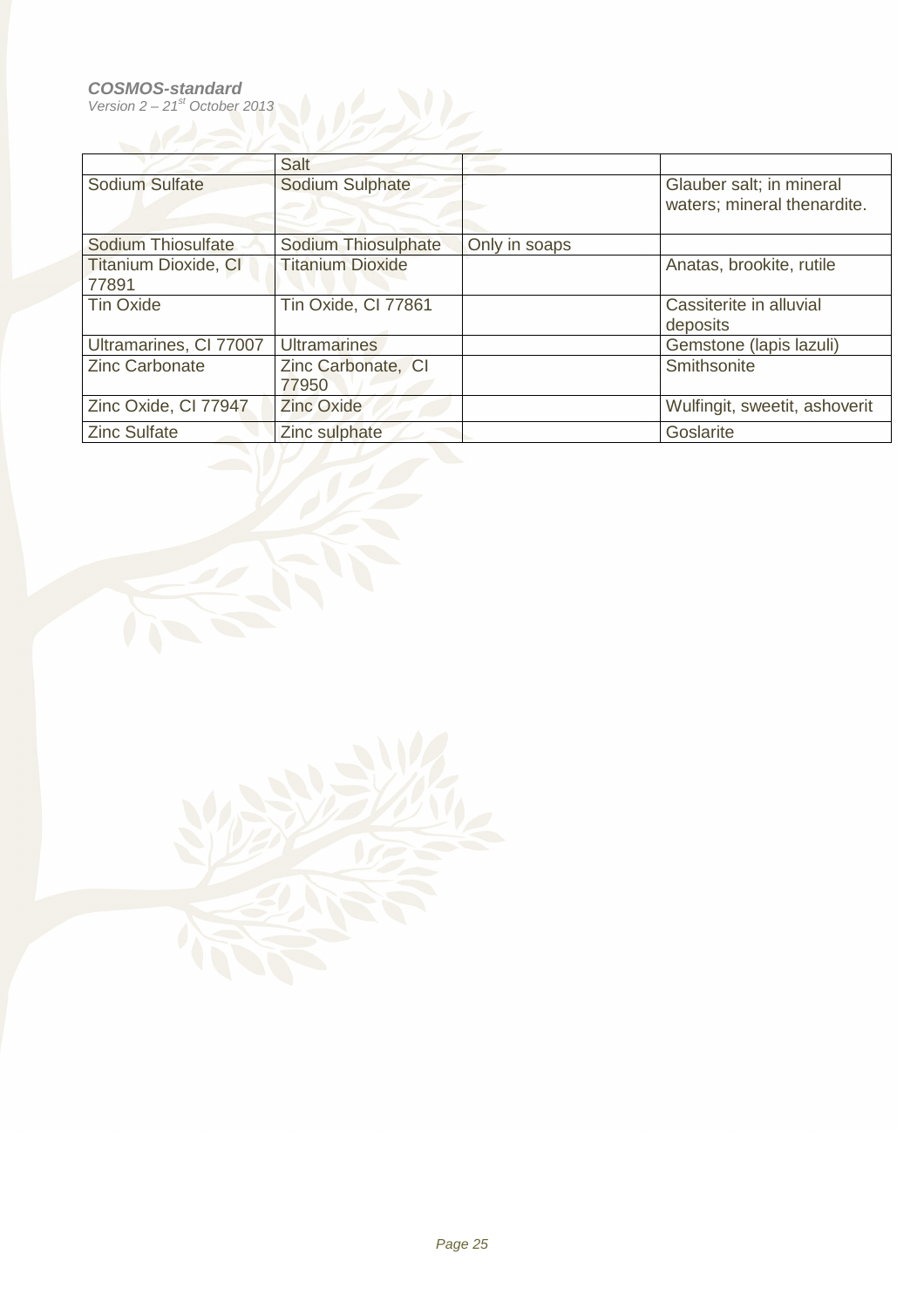#### **Appendix V**

#### **OTHER INGREDIENTS ALLOWED**

This appendix contains those ingredients that are temporarily allowed and will be reviewed on a regular basis with the aim of removing those where compliant alternatives exist. These ingredients cannot be certified as organic.

#### **1. Preservatives and denaturing agents from petrochemical origin**

| <b>Ingredient</b>                      | <b>Restrictions</b>                              |
|----------------------------------------|--------------------------------------------------|
| Benzoic Acid and its salts             |                                                  |
| <b>Benzyl Alcohol</b>                  |                                                  |
| Salicylic Acid and its salts           |                                                  |
| Sorbic Acid and its salts              |                                                  |
| Dehydroacetic Acid and its salts       |                                                  |
| Denatonium Benzoate and Tertiary Butyl | Denaturing agent for ethanol - where required by |
| Alcohol                                | law                                              |

#### **2. Petrochemical solvents are allowed for extraction of the following agro-ingredients:**

| Ingredient                       | <b>Restrictions</b>        |
|----------------------------------|----------------------------|
| <b>Betaine</b>                   |                            |
| Carrageenan                      |                            |
| Lecithin                         |                            |
| Tocopherol                       |                            |
| Oryzanol                         |                            |
| Annatto                          |                            |
| Carotenoids/ Xanthophylls        |                            |
| Absolutes*, Concretes, Resinoids | <b>COSMOS NATURAL only</b> |
| Lanolin                          |                            |

\*It is recognised that there may need to be exceptions for COSMOS ORGANIC and applications for exceptions supported by technical dossiers will be considered.

In any event, there must be no use of aromatic, alkoxylated, halogenated, nitrogen- or sulphurbased solvents. The solvents used must be completely removed or removed to technologically unavoidable and technologically ineffective concentrations in the finished product and must be recycled.

#### **3. Ingredients containing both natural origin and petrochemical moieties**

| Ingredient                               | <b>Restrictions</b>           |
|------------------------------------------|-------------------------------|
| Tetra Sodium Glutamate Diacetate         | Chelating agent for soap only |
| Cocoamidopropylbetaine                   |                               |
| Alkylamphoacetate/ diacetate             |                               |
| Alkylglucosidecarboxylate                |                               |
| Dicaprylyl Carbonate                     |                               |
| Carboxy Methyl Cellulose (Cellulose Gum) |                               |
| <b>Hexyl Laurate</b>                     |                               |
| Guar Hydroxypropyl Trimonium Chloride    | Use in hair products only     |
| Distearoylethyl Dimonium Chloride        | Use in hair products only     |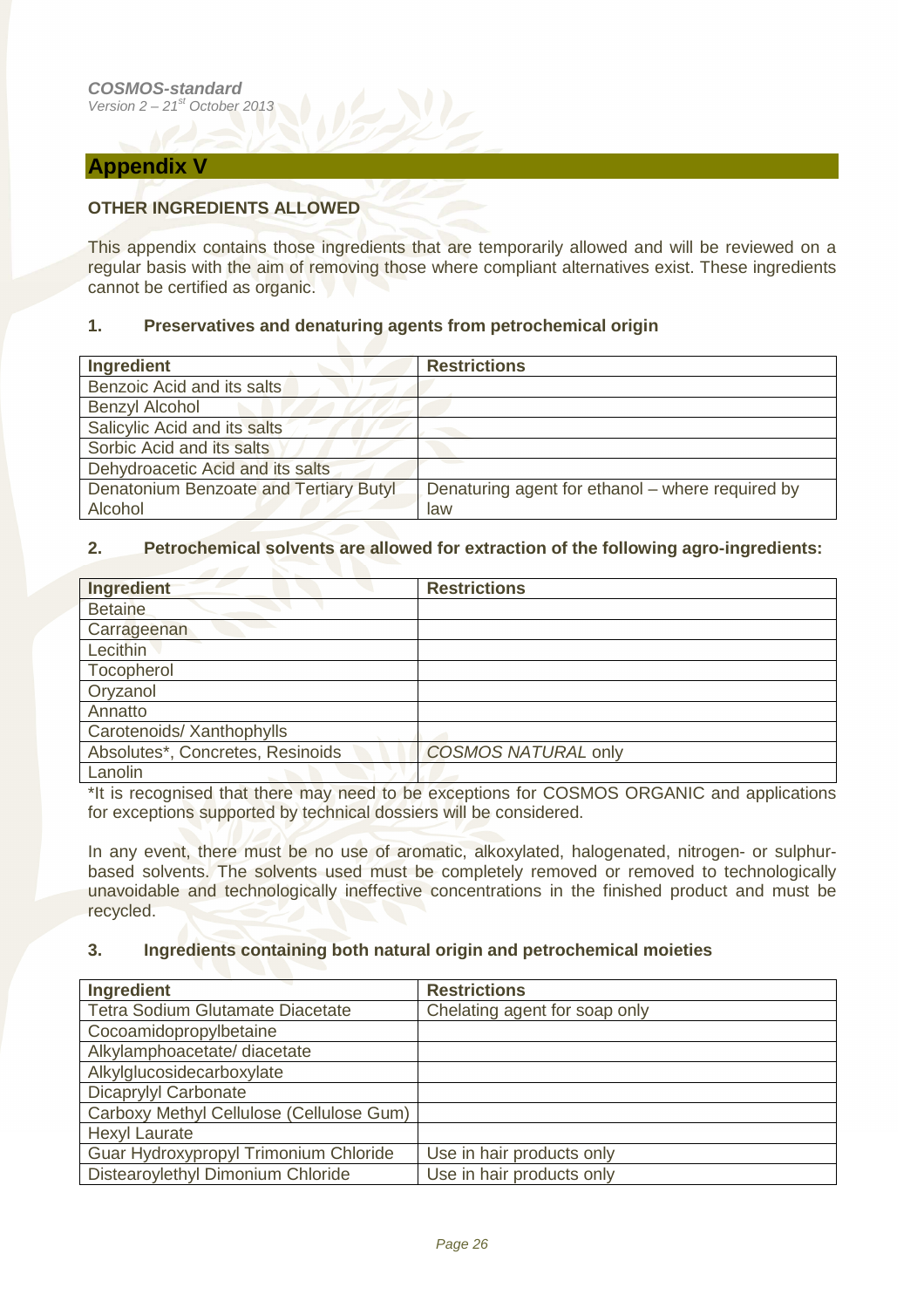Petrochemical moieties must not exceed a total of 2% of the total finished product.

In those ingredients containing petrochemical moieties the proportion of the petrochemical moiety is calculated as follows:

% Petrochemical moiety = (molar weight of petrochemical part of the molecule) / (molar weight of the molecule) x 100

Those ingredients containing both natural origin and petrochemical moieties cannot be organic.

#### **4. Other agro-ingredients**

| Ingredient | <b>Restrictions</b> |
|------------|---------------------|
| Squalane   | Vegetable origin    |
| Carmine    |                     |
| Silk       |                     |
|            |                     |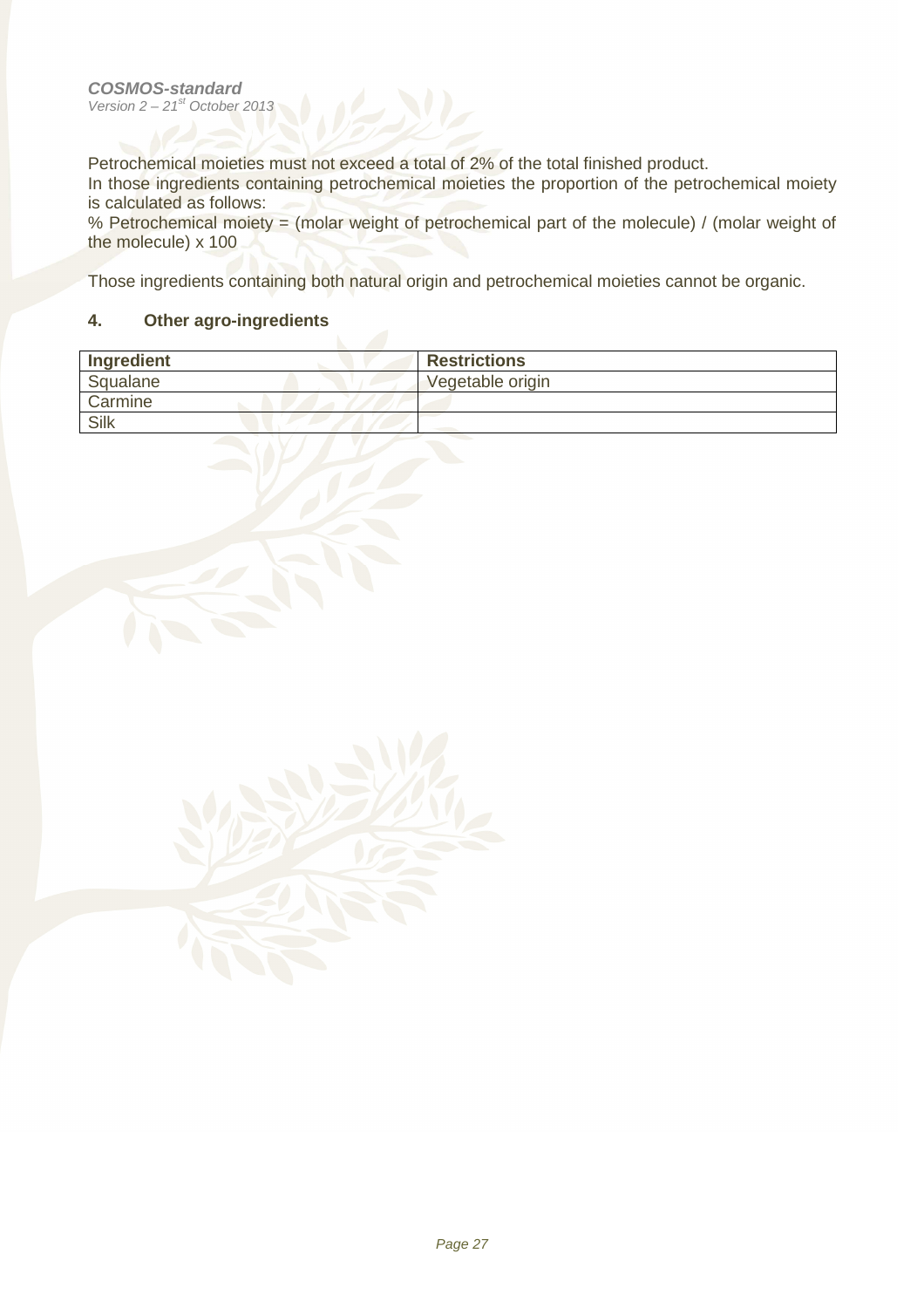#### **Appendix VI**

#### **PHYSICALLY PROCESSED AGRO-INGREDIENTS THAT MUST BE ORGANIC**

These physically processed agro-ingredients are considered to be available in organic form in sufficient quantity and quality and therefore must be organic in products under COSMOS ORGANIC certification.

This applies to the following:

- **Ingredients made from single raw materials or simple mixtures**
- **Ingredients also containing additives (e.g. vegetable oils, anti-oxidants).**

The following are exempt:

- **Ingredients that are complex mixtures, such as perfumes and elements of perfumes**
- **Ingredients that are extracted using petrochemical solvents (as per Appendix V.2).**

The list will be reviewed and updated regularly based on the availability of organic physically processed agro-ingredients on the market.

| <b>Common name</b> | <b>INCI NAME</b>                             |
|--------------------|----------------------------------------------|
| Argan              | Argania Spinosa Kernel Oil                   |
| Almond             | Prunus Amygdalus Dulcis Oil                  |
| Apricot            | Prunus Armeniaca Kernel Oil                  |
| Camomile           | Chamomilla Recutita Extract                  |
|                    | Chamomilla Recutita Flower Water             |
|                    | Chamomilla Recutita Flower Extract           |
|                    | <b>Chamomilla Recutita Leaf Extract</b>      |
|                    | Chamomilla Recutita Flower Oil               |
|                    | Chamomilla Recutita Oil                      |
|                    | Chamomilla Recutita Flower-leaf-stem Extract |
| Castor             | <b>Ricinus Communis Seed Oil</b>             |
| Cocoa butter       | <b>Theobroma Cacao Seed Butter</b>           |
| Coconut palm       | <b>Cocos Nucifera Oil</b>                    |
| Hemp               | <b>Cannabis Sativa Seed Oil</b>              |
| Honey              | Mel                                          |
| Jojoba             | Simmondsia Chinensis Seed Oil                |
| Lemon              | <b>Citrus Limon Extract</b>                  |
|                    | <b>Citrus Limon Fruit Extract</b>            |
|                    | <b>Citrus Limon Leaf Extract</b>             |
|                    | <b>Citrus Limon Peel Extract</b>             |
|                    | Citrus Limon Oil                             |
|                    | <b>Citrus Limon Flower Oil</b>               |
|                    | <b>Citrus Limon Peel Oil</b>                 |
|                    | <b>Citrus Limon Leaf Oll</b>                 |
| Macadamia          | Macadamia Integrifolia Seed Oil              |
| Marigold           | Calendula Officinalis Flower Oil             |
| <b>Milk</b>        | Lac                                          |
| Olive              | Olea Europaea Fruit Oil                      |
| Palm               | <b>Elaeis Guineensis Oil</b>                 |
| Peppermint         | Mentha Piperita Water                        |
|                    | Mentha Piperita Extract                      |
|                    | Mentha Piperita Leaf Water                   |
|                    | Mentha Piperita Leaf Extract                 |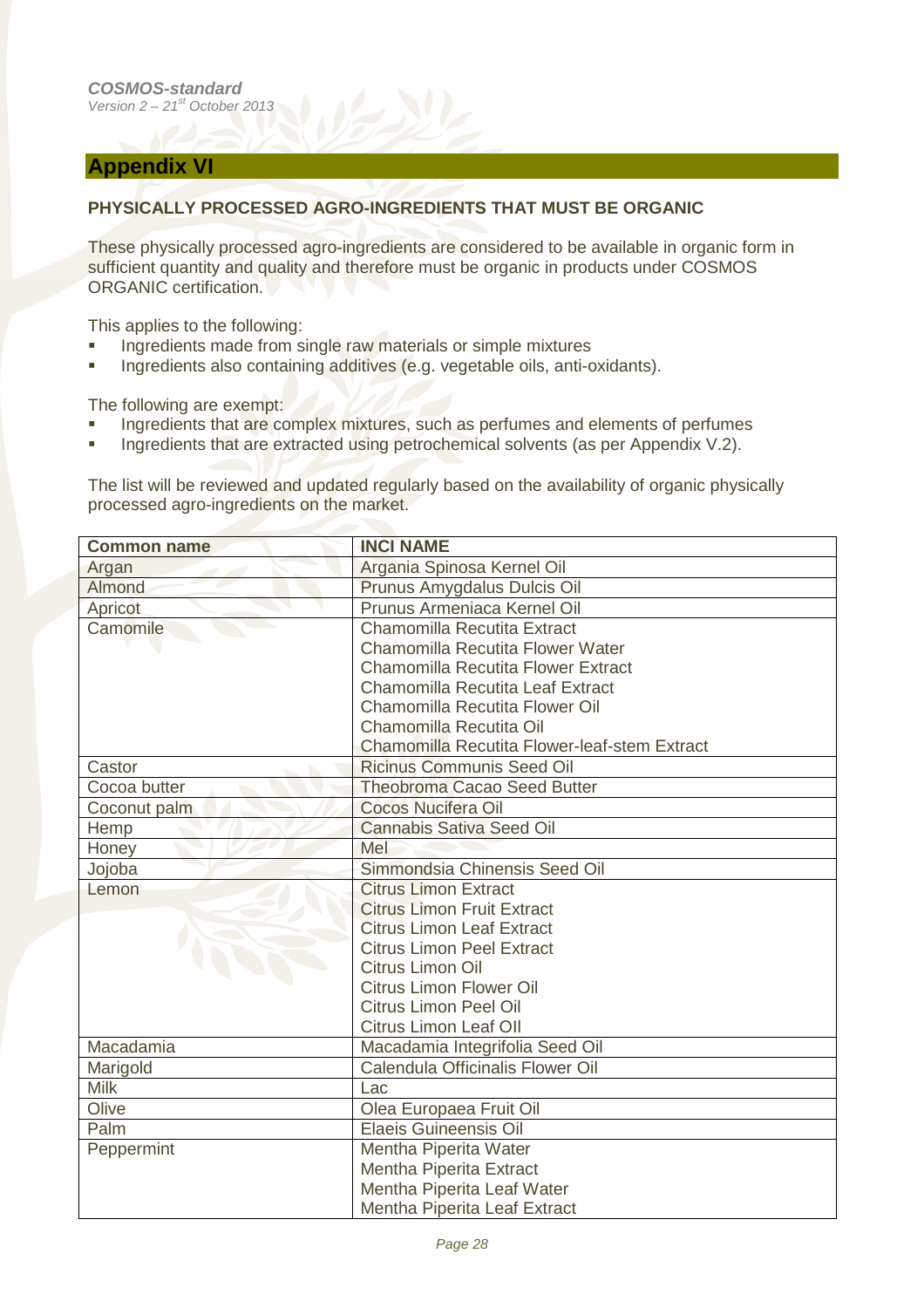|                 | Mentha Piperita Flower-leaf-stem Extract<br>Mentha Piperita Flower-leaf-stem Water<br><b>Mentha Piperita Oil</b>                                                                                                                                                                                                                                                            |
|-----------------|-----------------------------------------------------------------------------------------------------------------------------------------------------------------------------------------------------------------------------------------------------------------------------------------------------------------------------------------------------------------------------|
| <b>Rosemary</b> | <b>Rosmarinus Officinalis Extract</b><br><b>Rosmarinus Officinalis Flower Extract</b><br>Rosmarinus Officinalis Leaf Extract<br>Rosmarinus Officinalis Flower-leaf-stem Extract<br>Rosmarinus Officinalis Water<br>Rosmarinus Officinalis Flower-leaf-stem Water<br>Rosmarinus Officinalis Leaf Oil<br>Rosmarinus Officinalis Flower Oil<br>Rosmarinus Officinalis Stem Oil |
| Sage            | Salvia Officinalis Oil                                                                                                                                                                                                                                                                                                                                                      |
| Sesame          | Sesamum Indicum Seed Oil                                                                                                                                                                                                                                                                                                                                                    |
| Shea butter     | <b>Butyrospermum Parkii Butter</b>                                                                                                                                                                                                                                                                                                                                          |
|                 | Butyrospermum Parkii Butter Extract                                                                                                                                                                                                                                                                                                                                         |
| Soya            | Glycine Soya Oil                                                                                                                                                                                                                                                                                                                                                            |
| Sunflower       | <b>Helianthus Annus Seed Oil</b>                                                                                                                                                                                                                                                                                                                                            |